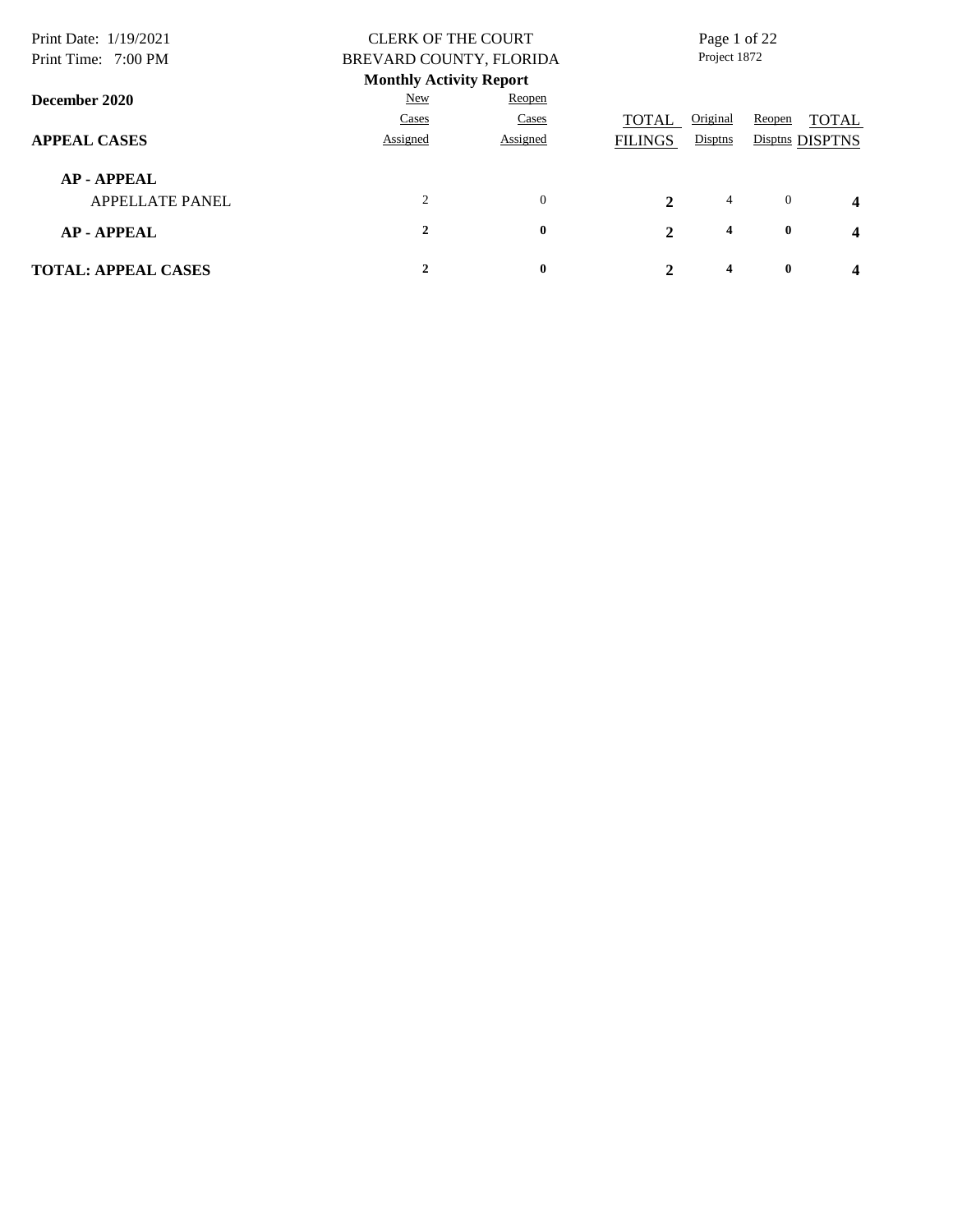| Print Date: 1/19/2021<br>Print Time: 7:00 PM |          | <b>CLERK OF THE COURT</b><br>BREVARD COUNTY, FLORIDA | Page 2 of 22<br>Project 1872 |                |          |                 |
|----------------------------------------------|----------|------------------------------------------------------|------------------------------|----------------|----------|-----------------|
|                                              |          | <b>Monthly Activity Report</b>                       |                              |                |          |                 |
| December 2020                                | New      | Reopen                                               |                              |                |          |                 |
|                                              | Cases    | Cases                                                | TOTAL                        | Original       | Reopen   | <b>TOTAL</b>    |
| <b>CIRCUIT CIVIL</b>                         | Assigned | Assigned                                             | <b>FILINGS</b>               | Disptns        |          | Disptns DISPTNS |
| <b>CA - CIR CIVIL</b>                        |          |                                                      |                              |                |          |                 |
| <b>DAVID E. SILVERMAN</b>                    | $\Omega$ | $\boldsymbol{0}$                                     | $\mathbf{0}$                 | $\mathbf{0}$   |          | 1               |
| <b>GEORGE T PAULK</b>                        | 92       | 26                                                   | 118                          | 67             | 20       | 87              |
| <b>GEORGE B. TURNER</b>                      | 86       | 30                                                   | 116                          | 121            | 16       | 137             |
| <b>LISA DAVIDSON</b>                         | $\Omega$ | 1                                                    | -1                           | $\overline{0}$ | $\theta$ | $\mathbf{0}$    |
| <b>MICHELLE NABERHAUS</b>                    | 91       | 17                                                   | 108                          | 71             | 13       | 84              |
| <b>DAVID DUGAN</b>                           | 93       | 22                                                   | 115                          | 59             | 13       | 72              |
| <b>CA - CIR CIVIL</b>                        | 362      | 96                                                   | 458                          | 318            | 63       | 381             |
| <b>TOTAL: CIRCUIT CIVIL</b>                  | 362      | 96                                                   | 458                          | 318            | 63       | 381             |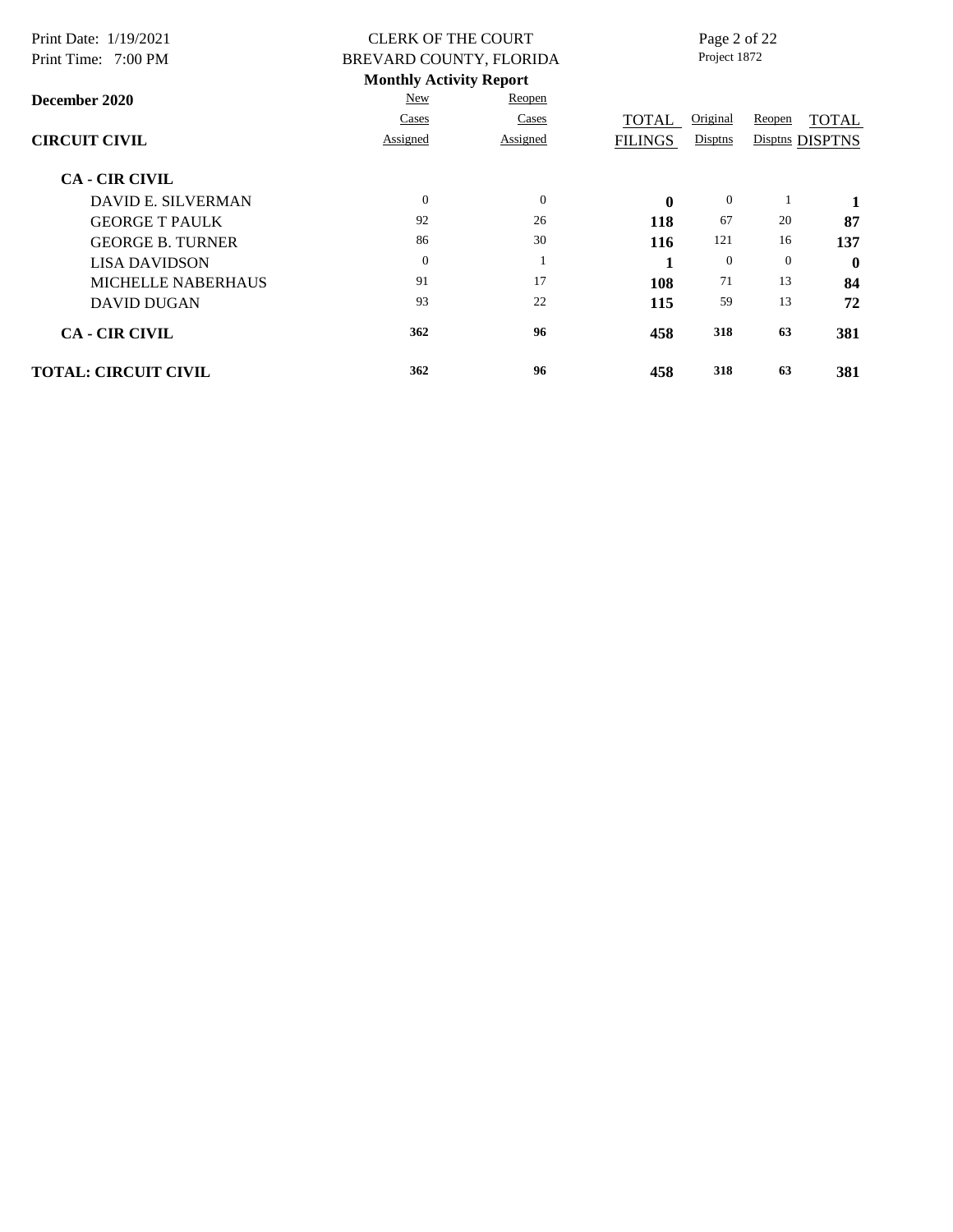| Print Date: 1/19/2021          | <b>CLERK OF THE COURT</b>      |                |          |                |                | Page 3 of 22 |        |                 |
|--------------------------------|--------------------------------|----------------|----------|----------------|----------------|--------------|--------|-----------------|
| Print Time: 7:00 PM            | BREVARD COUNTY, FLORIDA        |                |          |                |                | Project 1872 |        |                 |
|                                | <b>Monthly Activity Report</b> |                |          |                |                |              |        |                 |
| December 2020                  | New                            | Active         | Reopen   | Reopen         |                |              |        |                 |
|                                | Cases                          | Capias/        | Cases    | VOP/           | TOTAL          | Original     | Reopen | <b>TOTAL</b>    |
| <b>CIRCUIT CRIMINAL</b>        | Assigned                       | Warrant        | Assigned | <b>VOCC</b>    | <b>FILINGS</b> | Disptns      |        | Disptns DISPTNS |
| <b>CF - FELONY</b>             |                                |                |          |                |                |              |        |                 |
| <b>CHARLES G CRAWFORD</b>      | 68                             | $\tau$         | 11       | $\overline{0}$ | 79             | 68           | 43     | 111             |
| <b>JEFFREY MAHL</b>            | 69                             | $\overline{4}$ | 32       | $\mathbf{0}$   | 101            | 68           | 55     | 123             |
| <b>KELLY JO MCKIBBEN</b>       | 56                             | $\tau$         | 30       |                | 87             | 71           | 43     | 114             |
| <b>MORGAN LAUR REINMAN</b>     |                                | $\overline{0}$ | 48       | $\overline{0}$ | 49             | 10           | 5      | 15              |
| <b>NANCY MALONEY</b>           | 84                             | 5              | 35       | $\overline{0}$ | 119            | 75           | 89     | 164             |
| <b>ROBIN C LEMONIDIS</b>       | 96                             | 2              | 33       | 5              | 134            | 72           | 77     | 149             |
| <b>TESHA SCOLARO BALLOU</b>    | 95                             | $\tau$         | 29       | 3              | 127            | 79           | 39     | 118             |
| <b>CF-FELONY</b>               | 469                            | 32             | 218      | 9              | 696            | 443          | 351    | 794             |
| <b>TOTAL: CIRCUIT CRIMINAL</b> | 469                            | 32             | 218      | 9              | 696            | 443          | 351    | 794             |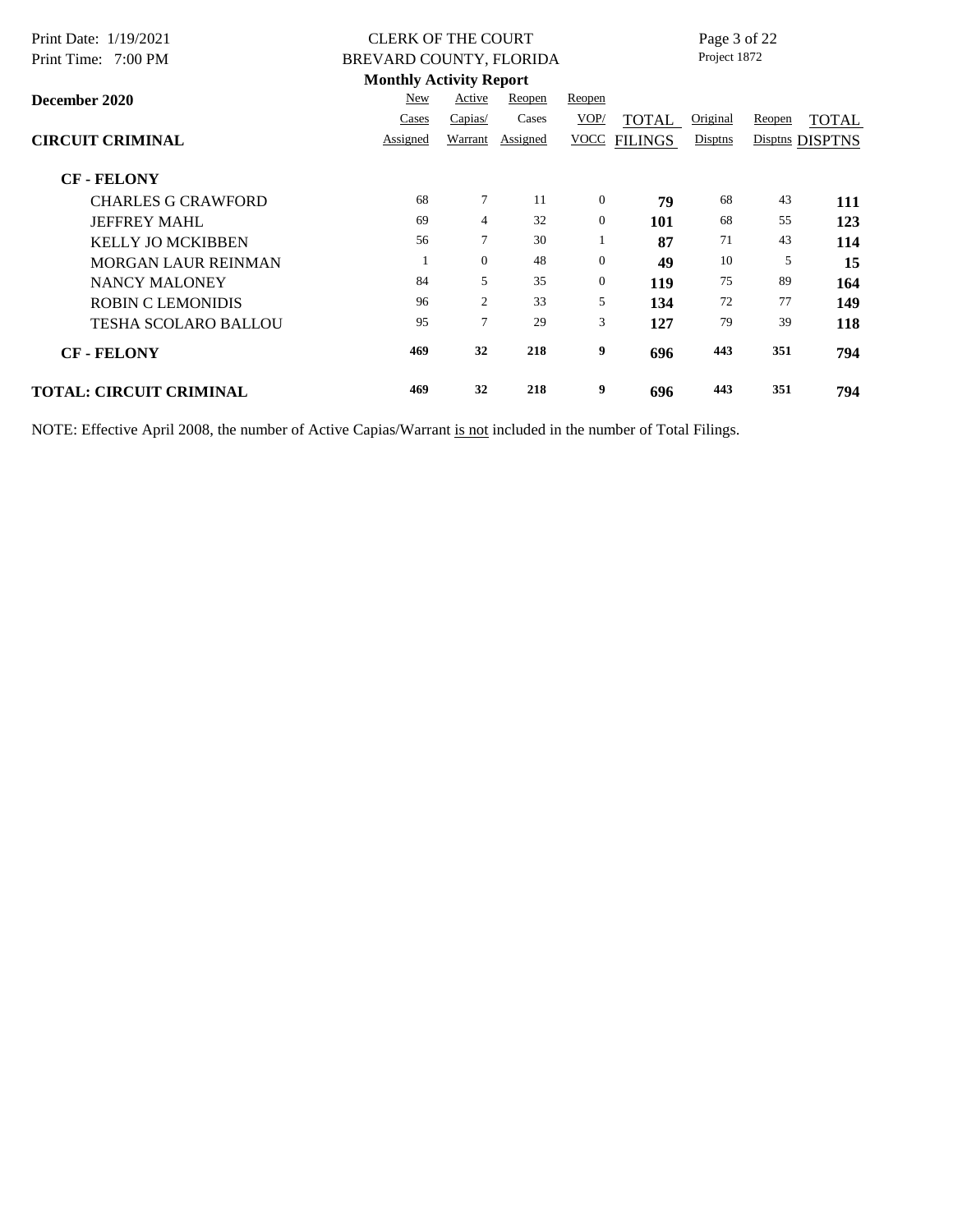| Print Date: 1/19/2021       | <b>CLERK OF THE COURT</b>      |                | Page 4 of 22   |              |          |                 |  |
|-----------------------------|--------------------------------|----------------|----------------|--------------|----------|-----------------|--|
| Print Time: 7:00 PM         | BREVARD COUNTY, FLORIDA        |                |                | Project 1872 |          |                 |  |
|                             | <b>Monthly Activity Report</b> |                |                |              |          |                 |  |
| December 2020               | New                            | Reopen         |                |              |          |                 |  |
|                             | Cases                          | Cases          | <b>TOTAL</b>   | Original     | Reopen   | <b>TOTAL</b>    |  |
| <b>COUNTY CIVIL</b>         | Assigned                       | Assigned       | <b>FILINGS</b> | Disptns      |          | Disptns DISPTNS |  |
| <b>CC - CO CIVIL</b>        |                                |                |                |              |          |                 |  |
| <b>BENJAMIN B GARAGOZLO</b> | 139                            | 24             | 163            | 128          | 36       | 164             |  |
| DAVID E. SILVERMAN          | 136                            | 23             | 159            | 292          | 49       | 341             |  |
| <b>JUDITH E ATKIN</b>       | $\theta$                       | $\mathfrak{2}$ | $\mathbf{2}$   | -1           | $\theta$ | 1               |  |
| MICHELLE A BAKER            | 148                            | 21             | 169            | 96           | 28       | 124             |  |
| <b>CC - CO CIVIL</b>        | 423                            | 70             | 493            | 517          | 113      | 630             |  |
| <b>SC - SMALL CLMS</b>      |                                |                |                |              |          |                 |  |
| <b>BENJAMIN B GARAGOZLO</b> | 192                            | 42             | 234            | 174          | 34       | 208             |  |
| DAVID E. SILVERMAN          | 189                            | 40             | 229            | 125          | 46       | 171             |  |
| <b>JUDITH E ATKIN</b>       | 6                              | $\Omega$       | 6              | $\mathbf{0}$ | $\theta$ | $\mathbf{0}$    |  |
| <b>MICHELLE A BAKER</b>     | 176                            | 49             | 225            | 126          | 46       | 172             |  |
| <b>UNASSIGNED</b>           | $\overline{4}$                 | $\theta$       | 4              | $\mathbf{0}$ | $\theta$ | $\mathbf 0$     |  |
| <b>SC - SMALL CLMS</b>      | 567                            | 131            | 698            | 425          | 126      | 551             |  |
| <b>TOTAL: COUNTY CIVIL</b>  | 990                            | 201            | 1,191          | 942          | 239      | 1,181           |  |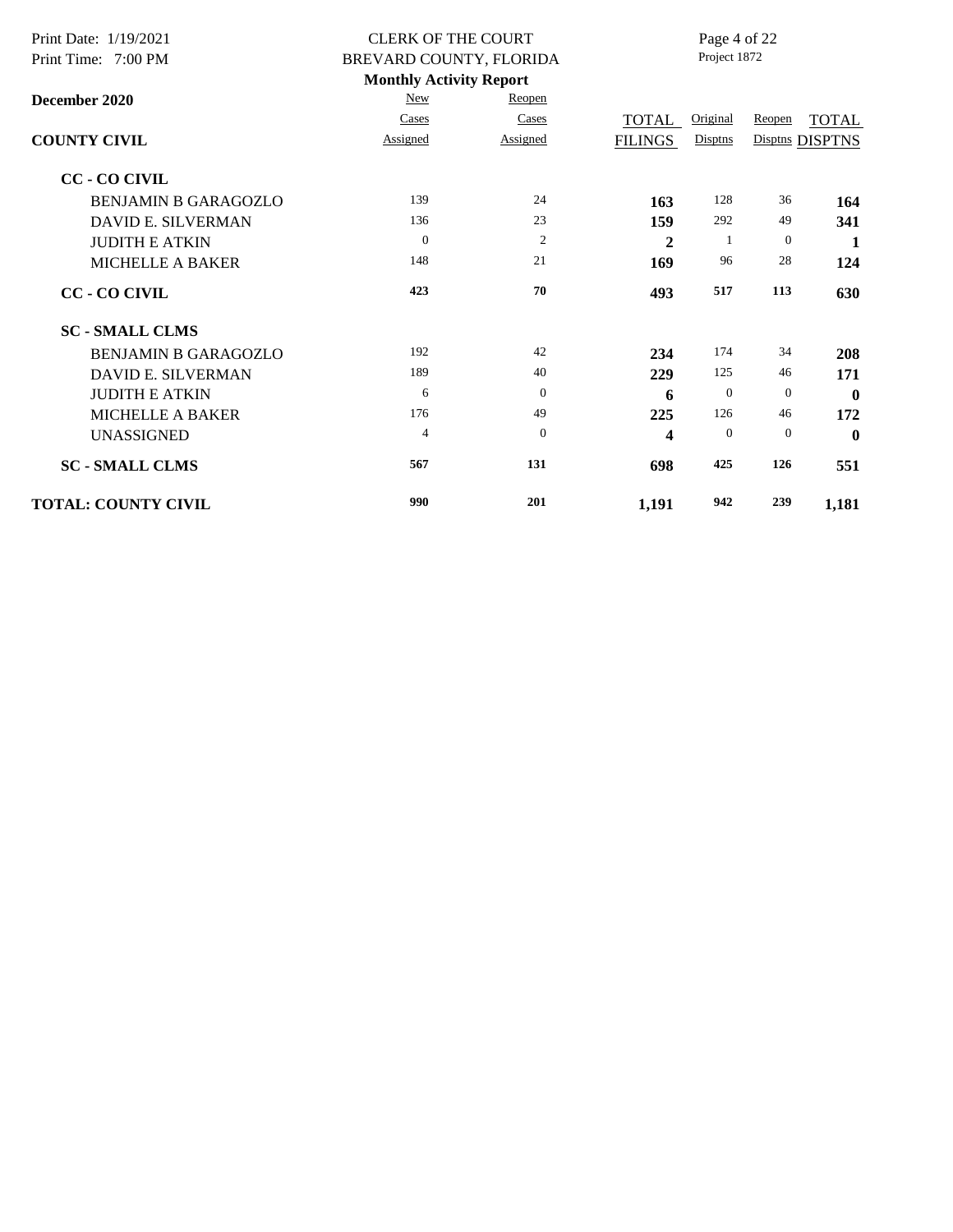| Print Date: 1/19/2021<br>Print Time: 7:00 PM | <b>CLERK OF THE COURT</b><br>BREVARD COUNTY, FLORIDA<br><b>Monthly Activity Report</b> |                  |                  |                  |                |                |                  |                         |  | Page 5 of 22<br>Project 1872 |  |  |  |
|----------------------------------------------|----------------------------------------------------------------------------------------|------------------|------------------|------------------|----------------|----------------|------------------|-------------------------|--|------------------------------|--|--|--|
| December 2020                                | New                                                                                    | Active           | Reopen           | Reopen           |                |                |                  |                         |  |                              |  |  |  |
|                                              | Cases                                                                                  | Capias/          | Cases            | VOP/             | <b>TOTAL</b>   | Original       | Reopen           | <b>TOTAL</b>            |  |                              |  |  |  |
| <b>COUNTY CRIMINAL</b>                       | Assigned                                                                               |                  | Warrant Assigned | <b>VOCC</b>      | <b>FILINGS</b> | Disptns        |                  | Disptns DISPTNS         |  |                              |  |  |  |
| <b>CO - CO ORDNCE</b>                        |                                                                                        |                  |                  |                  |                |                |                  |                         |  |                              |  |  |  |
| <b>AARON J PEACOCK</b>                       | $\mathbf{1}$                                                                           | $\boldsymbol{0}$ | $\mathbf{0}$     | $\boldsymbol{0}$ | 1              | $\mathbf{1}$   | $\mathbf{0}$     | 1                       |  |                              |  |  |  |
| <b>KATHRYN C JACOBUS</b>                     | $\theta$                                                                               | $\theta$         | $\overline{0}$   | $\boldsymbol{0}$ | $\bf{0}$       | $\mathbf{1}$   | $\theta$         | 1                       |  |                              |  |  |  |
| <b>RHONDA E. BABB</b>                        | $\overline{0}$                                                                         | $\overline{0}$   | $\overline{0}$   | $\mathbf{0}$     | $\bf{0}$       | 1              | $\overline{0}$   | $\mathbf{1}$            |  |                              |  |  |  |
| <b>CO-COORDNCE</b>                           | $\mathbf{1}$                                                                           | $\bf{0}$         | $\bf{0}$         | $\bf{0}$         | 1              | 3              | $\bf{0}$         | 3                       |  |                              |  |  |  |
| <b>CT - CRIM TRAF</b>                        |                                                                                        |                  |                  |                  |                |                |                  |                         |  |                              |  |  |  |
| <b>AARON J PEACOCK</b>                       | 105                                                                                    | $\boldsymbol{0}$ | 4                | $\boldsymbol{0}$ | 109            | 75             | 15               | 90                      |  |                              |  |  |  |
| <b>DAVID C KOENIG</b>                        | 92                                                                                     | 1                | 3                | $\boldsymbol{0}$ | 95             | 54             | 12               | 66                      |  |                              |  |  |  |
| <b>KENNETH FRIEDLAND</b>                     | 60                                                                                     | $\theta$         | $\overline{0}$   | $\boldsymbol{0}$ | 60             | 60             | 16               | 76                      |  |                              |  |  |  |
| <b>KELLY INGRAM</b>                          | 76                                                                                     | $\mathbf{0}$     | $\mathbf{1}$     | $\boldsymbol{0}$ | 77             | 28             | 11               | 39                      |  |                              |  |  |  |
| <b>KATHRYN C JACOBUS</b>                     | 67                                                                                     | 1                | $\mathbf{1}$     | $\boldsymbol{0}$ | 68             | 98             | 22               | 120                     |  |                              |  |  |  |
| <b>MICHELLE A BAKER</b>                      | $\boldsymbol{0}$                                                                       | $\boldsymbol{0}$ | $\overline{0}$   | $\boldsymbol{0}$ | $\bf{0}$       | -1             | $\theta$         | $\mathbf{1}$            |  |                              |  |  |  |
| <b>RHONDA E. BABB</b>                        | 42                                                                                     | $\boldsymbol{0}$ | 2                | $\boldsymbol{0}$ | 44             | 72             | 19               | 91                      |  |                              |  |  |  |
| <b>ROBIN C LEMONIDIS</b>                     | $\mathbf{0}$                                                                           | $\mathbf{0}$     | $\mathbf{1}$     | $\boldsymbol{0}$ | 1              | $\mathbf{0}$   | $\mathbf{0}$     | $\bf{0}$                |  |                              |  |  |  |
| THOMAS JAMES BROWN                           | 64                                                                                     | 1                | 5                | 1                | 70             | 70             | 13               | 83                      |  |                              |  |  |  |
| <b>UNASSIGNED</b>                            | 27                                                                                     | 1                | $\mathbf{0}$     | $\boldsymbol{0}$ | 27             | $\mathbf{0}$   | $\theta$         | $\bf{0}$                |  |                              |  |  |  |
| <b>CT - CRIM TRAF</b>                        | 533                                                                                    | 4                | 17               | $\mathbf{1}$     | 551            | 458            | 108              | 566                     |  |                              |  |  |  |
| <b>IN - NON CRIM</b>                         |                                                                                        |                  |                  |                  |                |                |                  |                         |  |                              |  |  |  |
| <b>AARON J PEACOCK</b>                       | $\overline{c}$                                                                         | $\mathbf{0}$     | $\mathbf{0}$     | $\boldsymbol{0}$ | $\mathbf{2}$   | $\overline{2}$ | $\mathbf{0}$     | $\boldsymbol{2}$        |  |                              |  |  |  |
| <b>DAVID C KOENIG</b>                        | $\mathbf{0}$                                                                           | $\boldsymbol{0}$ | 0                | $\boldsymbol{0}$ | $\bf{0}$       | 3              | $\mathbf{0}$     | 3                       |  |                              |  |  |  |
| <b>KENNETH FRIEDLAND</b>                     | 1                                                                                      | $\mathbf{0}$     | $\mathbf{0}$     | $\boldsymbol{0}$ | 1              | 3              | $\overline{0}$   | $\mathbf{3}$            |  |                              |  |  |  |
| <b>KELLY INGRAM</b>                          | $\mathbf{0}$                                                                           | $\boldsymbol{0}$ | 0                | $\boldsymbol{0}$ | $\bf{0}$       | $\mathbf{1}$   | $\mathbf{0}$     | $\mathbf{1}$            |  |                              |  |  |  |
| <b>KATHRYN C JACOBUS</b>                     | 3                                                                                      | $\boldsymbol{0}$ | $\boldsymbol{0}$ | $\boldsymbol{0}$ | 3              | 5              | $\mathbf{0}$     | 5                       |  |                              |  |  |  |
| <b>RHONDA E. BABB</b>                        | 1                                                                                      | $\overline{0}$   | $\overline{0}$   | $\boldsymbol{0}$ | 1              | 6              | $\theta$         | 6                       |  |                              |  |  |  |
| THOMAS JAMES BROWN                           | $\mathbf{1}$                                                                           | $\mathbf{0}$     | $\boldsymbol{0}$ | $\boldsymbol{0}$ | $\mathbf{1}$   | $\overline{c}$ | $\mathbf{0}$     | $\overline{2}$          |  |                              |  |  |  |
| <b>UNASSIGNED</b>                            | 141                                                                                    | $\theta$         | $\overline{0}$   | $\boldsymbol{0}$ | 141            | 129            | $\mathbf{0}$     | 129                     |  |                              |  |  |  |
| <b>IN - NON CRIM</b>                         | 149                                                                                    | $\bf{0}$         | $\bf{0}$         | $\bf{0}$         | 149            | 151            | $\bf{0}$         | 151                     |  |                              |  |  |  |
| <b>MM - MISDMNR</b>                          |                                                                                        |                  |                  |                  |                |                |                  |                         |  |                              |  |  |  |
| <b>AARON J PEACOCK</b>                       | 64                                                                                     | $\boldsymbol{0}$ | 6                | $\boldsymbol{0}$ | 70             | 65             | 24               | 89                      |  |                              |  |  |  |
| <b>DAVID C KOENIG</b>                        | 55                                                                                     | $\mathbf{0}$     | $\mathbf{1}$     | $\boldsymbol{0}$ | 56             | 42             | 9                | 51                      |  |                              |  |  |  |
| DAVID E. SILVERMAN                           | $\mathbf{0}$                                                                           | $\mathbf{0}$     | $\boldsymbol{0}$ | $\boldsymbol{0}$ | $\bf{0}$       | 12             | $\boldsymbol{0}$ | 12                      |  |                              |  |  |  |
| KENNETH FRIEDLAND                            | 54                                                                                     | $\overline{2}$   | 4                | $\boldsymbol{0}$ | 58             | 35             | 11               | 46                      |  |                              |  |  |  |
| <b>KELLY INGRAM</b>                          | 69                                                                                     | $\boldsymbol{0}$ | 6                | $\boldsymbol{0}$ | 75             | 42             | 5                | 47                      |  |                              |  |  |  |
| KATHRYN C JACOBUS                            | 44                                                                                     | $\theta$         | 1                | $\boldsymbol{0}$ | 45             | 39             | 8                | 47                      |  |                              |  |  |  |
| <b>MICHELLE A BAKER</b>                      | $\theta$                                                                               | $\overline{0}$   | $\boldsymbol{0}$ | $\boldsymbol{0}$ | $\bf{0}$       | 1              | $\mathbf{0}$     | $\mathbf{1}$            |  |                              |  |  |  |
| MICHELLE NABERHAUS                           | $\theta$                                                                               | $\theta$         | $\boldsymbol{0}$ | $\boldsymbol{0}$ | $\bf{0}$       | 1              | $\mathbf{0}$     | $\mathbf{1}$            |  |                              |  |  |  |
| <b>NANCY MALONEY</b>                         | $\mathbf{1}$                                                                           | $\boldsymbol{0}$ | $\boldsymbol{0}$ | $\boldsymbol{0}$ | 1              | $\mathbf{0}$   | $\mathbf{0}$     | $\boldsymbol{0}$        |  |                              |  |  |  |
| <b>RHONDA E. BABB</b>                        | 55                                                                                     | 1                | $\overline{4}$   | $\boldsymbol{0}$ | 59             | 57             | 19               | 76                      |  |                              |  |  |  |
| THOMAS JAMES BROWN                           | 42                                                                                     | $\mathbf{0}$     | 2                | $\boldsymbol{0}$ | 44             | 51             | 11               | 62                      |  |                              |  |  |  |
| <b>UNASSIGNED</b>                            | 16                                                                                     | 20               | $\boldsymbol{0}$ | $\boldsymbol{0}$ | 16             | 5              | $\mathbf{0}$     | 5                       |  |                              |  |  |  |
| <b>MM - MISDMNR</b>                          | 400                                                                                    | 23               | 24               | $\bf{0}$         | 424            | 350            | 87               | 437                     |  |                              |  |  |  |
| <b>MO - MUNIC ORD</b>                        |                                                                                        |                  |                  |                  |                |                |                  |                         |  |                              |  |  |  |
| <b>AARON J PEACOCK</b>                       | $\overline{c}$                                                                         | $\boldsymbol{0}$ | $\boldsymbol{0}$ | $\boldsymbol{0}$ | 2              | 3              | $\boldsymbol{0}$ | $\mathbf{3}$            |  |                              |  |  |  |
| DAVID E. SILVERMAN                           | $\mathbf{0}$                                                                           | $\boldsymbol{0}$ | $\boldsymbol{0}$ | $\boldsymbol{0}$ | $\bf{0}$       | 3              | $\overline{0}$   | $\overline{\mathbf{3}}$ |  |                              |  |  |  |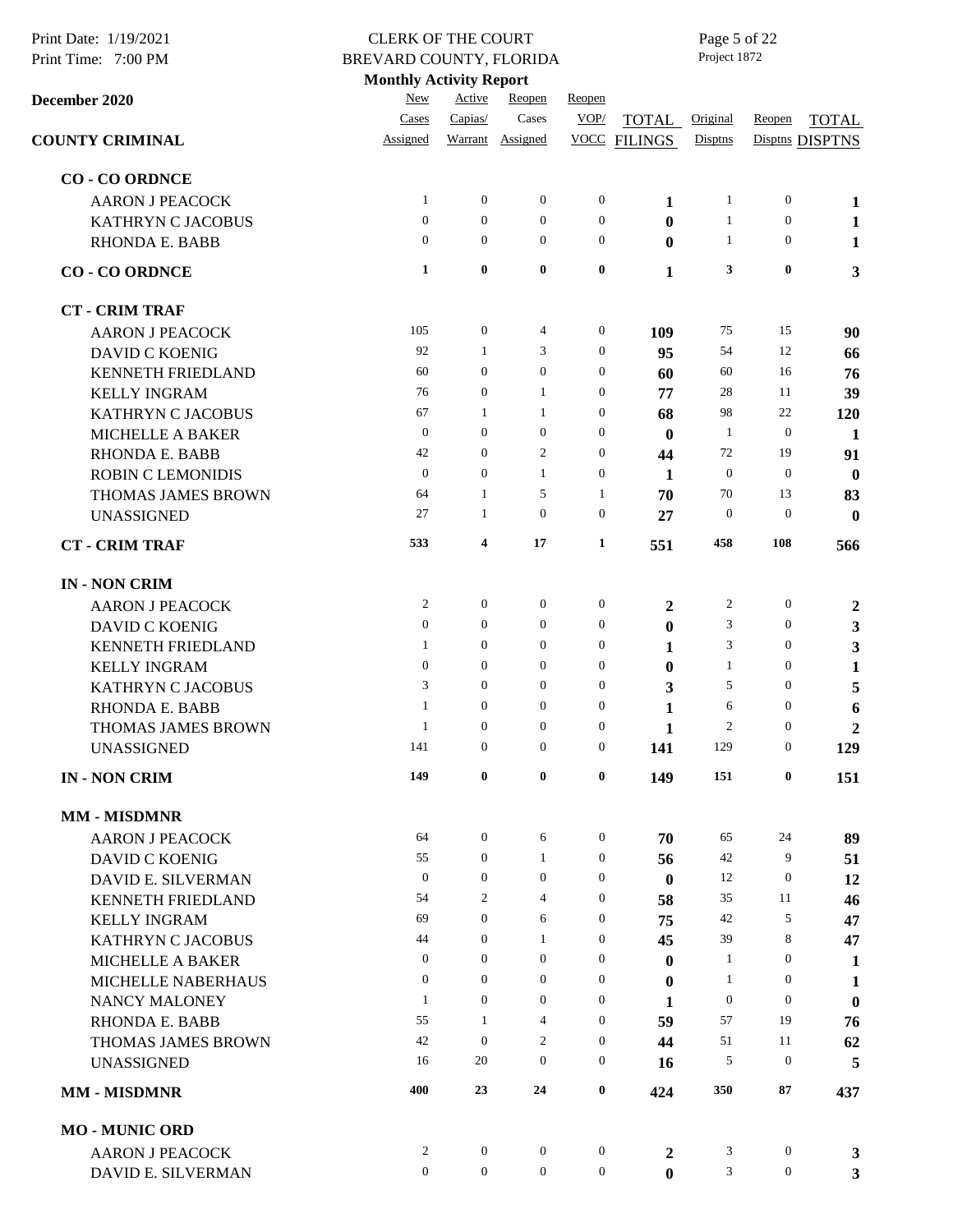| <b>MO - MUNIC ORD</b>     | $\mathbf{0}$ | $\bf{0}$ | $\bf{0}$ | $\ddot{\phantom{1}}$ | 9 | $\bf{0}$ |  |
|---------------------------|--------------|----------|----------|----------------------|---|----------|--|
| <b>THOMAS JAMES BROWN</b> |              |          |          |                      |   |          |  |
| RHONDA E. BABB            |              |          |          |                      |   |          |  |
| <b>KELLY INGRAM</b>       | $\theta$     |          |          | -0                   |   |          |  |
|                           |              |          |          |                      |   |          |  |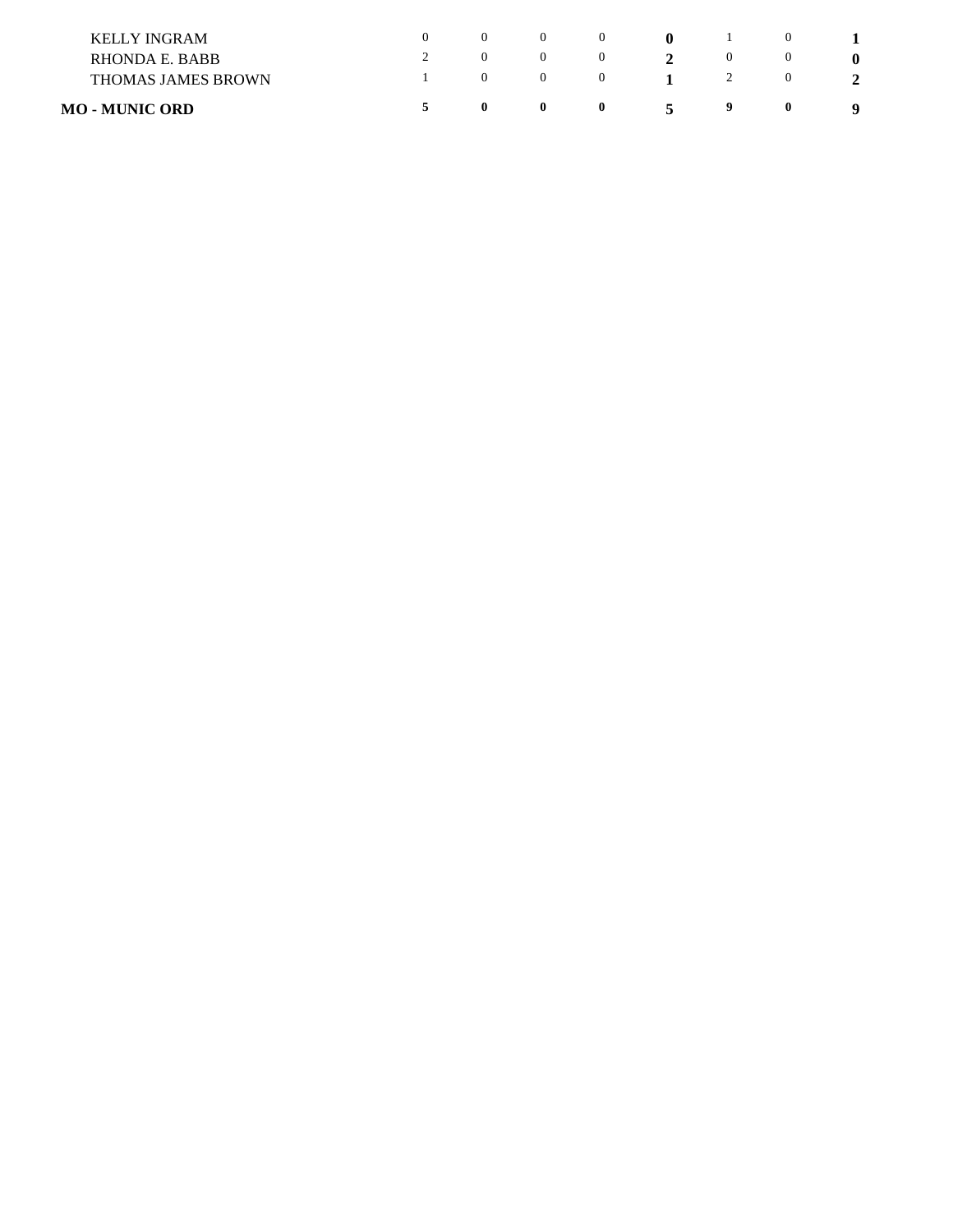| Print Date: 1/19/2021         | <b>CLERK OF THE COURT</b>      |                |                |                  |                | Page 6 of 22<br>Project 1872 |                |                  |
|-------------------------------|--------------------------------|----------------|----------------|------------------|----------------|------------------------------|----------------|------------------|
| Print Time: 7:00 PM           | BREVARD COUNTY, FLORIDA        |                |                |                  |                |                              |                |                  |
|                               | <b>Monthly Activity Report</b> |                |                |                  |                |                              |                |                  |
| December 2020                 | New                            | Active         | Reopen         | Reopen           |                |                              |                |                  |
|                               | Cases                          | Capias/        | Cases          | VOP/             | <b>TOTAL</b>   | Original                     | Reopen         | <b>TOTAL</b>     |
| <b>COUNTY CRIMINAL</b>        | Assigned                       | Warrant        | Assigned       | <b>VOCC</b>      | <b>FILINGS</b> | Disptns                      |                | Disptns DISPTNS  |
| <b>TR - TRAF INFR</b>         |                                |                |                |                  |                |                              |                |                  |
| <b>AARON J PEACOCK</b>        | 86                             | $\Omega$       | $\overline{0}$ | $\overline{0}$   | 86             | 82                           | $\overline{0}$ | 82               |
| <b>BENJAMIN B GARAGOZLO</b>   | 5                              | $\theta$       | $\mathbf{0}$   | $\overline{0}$   | 5              | $\overline{0}$               | $\overline{0}$ | $\boldsymbol{0}$ |
| <b>DAVID C KOENIG</b>         | 97                             | $\overline{0}$ | $\mathbf{0}$   | $\mathbf{0}$     | 97             | 74                           | $\overline{0}$ | 74               |
| <b>KENNETH FRIEDLAND</b>      | 31                             | $\Omega$       | $\mathbf{0}$   | $\overline{0}$   | 31             | 57                           | $\overline{0}$ | 57               |
| <b>KELLY INGRAM</b>           | 62                             | $\overline{0}$ | $\mathbf{0}$   | $\overline{0}$   | 62             | 106                          | $\overline{0}$ | 106              |
| <b>KATHRYN C JACOBUS</b>      | 30                             | $\overline{0}$ | $\mathbf{0}$   | $\overline{0}$   | 30             | 56                           | $\overline{0}$ | 56               |
| RHONDA E. BABB                | 37                             | $\Omega$       | $\Omega$       | $\overline{0}$   | 37             | 78                           | $\Omega$       | 78               |
| <b>THOMAS JAMES BROWN</b>     | 66                             | $\overline{0}$ | $\mathbf{0}$   | $\overline{0}$   | 66             | 79                           | $\overline{0}$ | 79               |
| <b>UNASSIGNED</b>             | 2,589                          | $\Omega$       | $\mathbf{0}$   | $\boldsymbol{0}$ | 2,589          | 2,232                        | $\overline{0}$ | 2,232            |
| <b>TR - TRAF INFR</b>         | 3,003                          | $\bf{0}$       | $\bf{0}$       | $\bf{0}$         | 3,003          | 2,764                        | $\bf{0}$       | 2,764            |
| <b>TOTAL: COUNTY CRIMINAL</b> | 4,091                          | 27             | 41             | 1                | 4,133          | 3,735                        | 195            | 3,930            |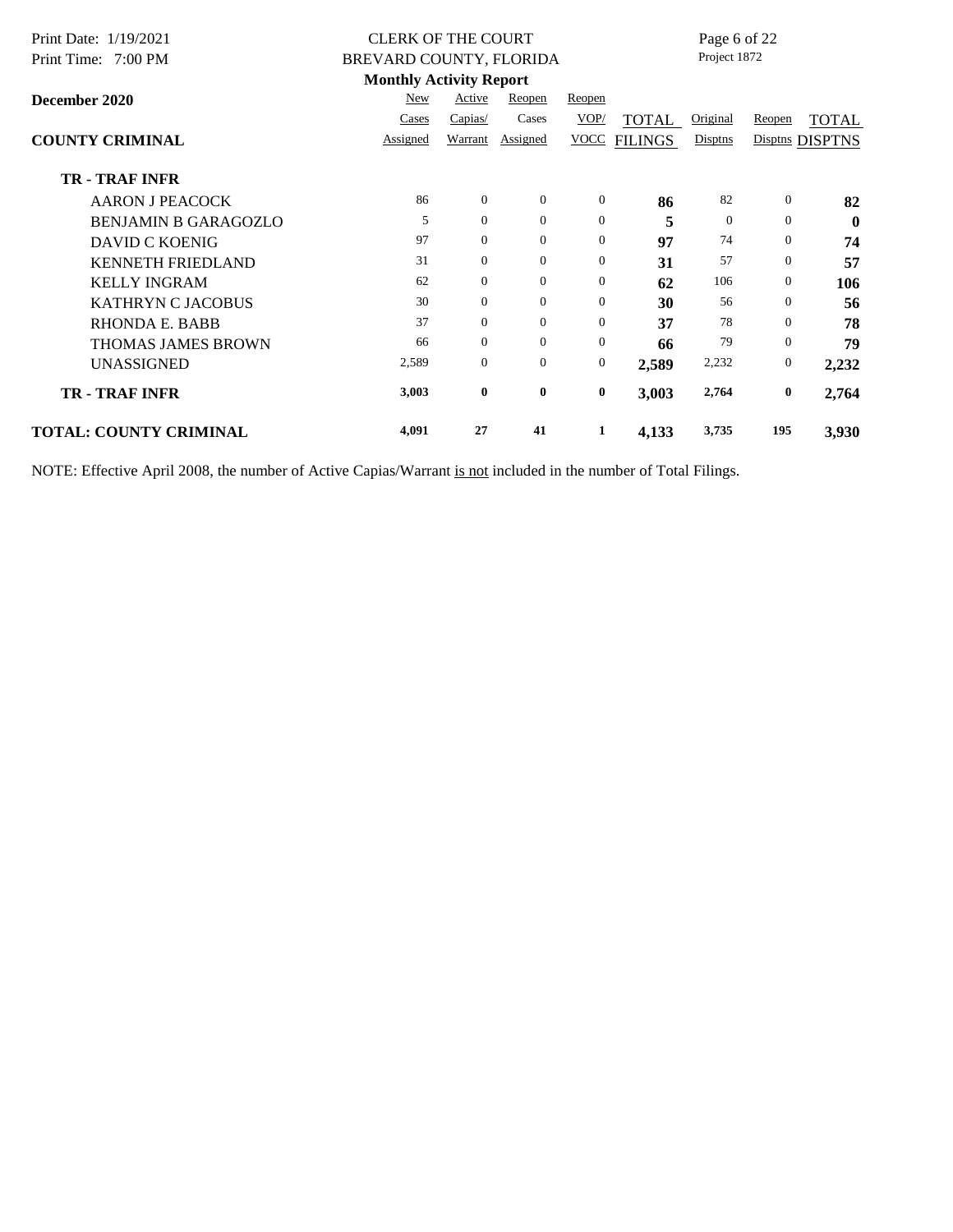| Print Date: 1/19/2021      | <b>CLERK OF THE COURT</b>      |                |                |                |                | Page 7 of 22 |                |                 |
|----------------------------|--------------------------------|----------------|----------------|----------------|----------------|--------------|----------------|-----------------|
| Print Time: 7:00 PM        | BREVARD COUNTY, FLORIDA        |                |                |                |                | Project 1872 |                |                 |
|                            | <b>Monthly Activity Report</b> |                |                |                |                |              |                |                 |
| December 2020              | New                            | Active         | Reopen         | Reopen         |                |              |                |                 |
|                            | Cases                          | Capias/        | Cases          | VOP/           | TOTAL          | Original     | Reopen         | <b>TOTAL</b>    |
| <b>DELINQUENCY</b>         | Assigned                       | Warrant        | Assigned       | <b>VOCC</b>    | <b>FILINGS</b> | Disptns      |                | Disptns DISPTNS |
| <b>CJ - DELINO</b>         |                                |                |                |                |                |              |                |                 |
| <b>MORGAN LAUR REINMAN</b> | 63                             | 11             | 57             | $\overline{0}$ | 120            | 42           | 59             | 101             |
| <b>UNASSIGNED</b>          | $\overline{2}$                 | $\overline{0}$ | $\overline{0}$ | $\theta$       | $\mathbf{2}$   | 2            | $\overline{0}$ | $\mathbf{2}$    |
| <b>CJ</b> - DELINQ         | 65                             | 11             | 57             | $\bf{0}$       | 122            | 44           | 59             | 103             |
| <b>TOTAL: DELINQUENCY</b>  | 65                             | 11             | 57             | $\bf{0}$       | 122            | 44           | 59             | 103             |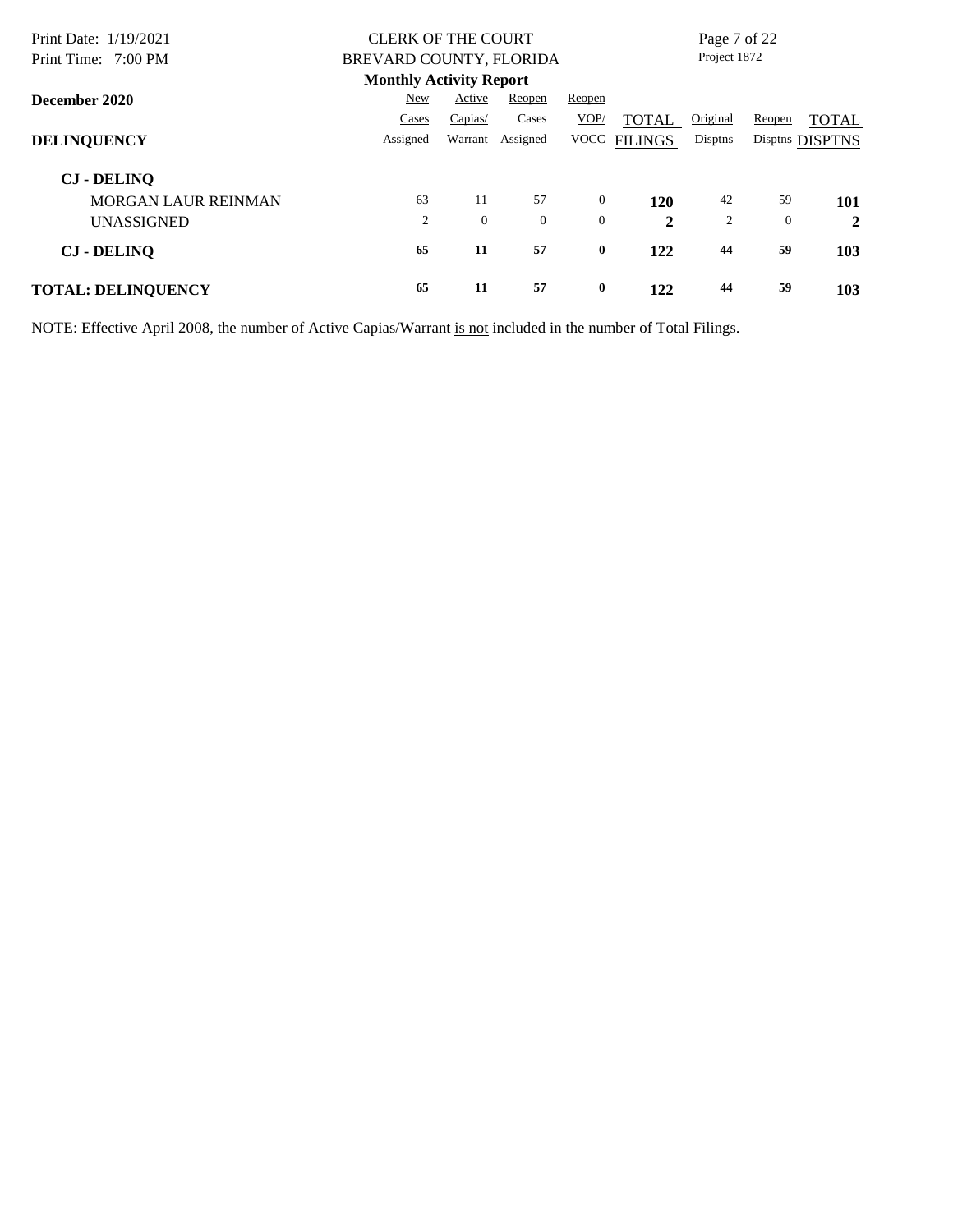| Print Date: 1/19/2021     | <b>CLERK OF THE COURT</b>      |              | Page 8 of 22   |                |                |                 |
|---------------------------|--------------------------------|--------------|----------------|----------------|----------------|-----------------|
| Print Time: 7:00 PM       | BREVARD COUNTY, FLORIDA        |              |                | Project 1872   |                |                 |
|                           | <b>Monthly Activity Report</b> |              |                |                |                |                 |
| December 2020             | New                            | Reopen       |                |                |                |                 |
|                           | Cases                          | Cases        | <b>TOTAL</b>   | Original       | Reopen         | <b>TOTAL</b>    |
| <b>DEPENDENCY</b>         | Assigned                       | Assigned     | <b>FILINGS</b> | Disptns        |                | Disptns DISPTNS |
| <b>DP - DEPENDENCY</b>    |                                |              |                |                |                |                 |
| <b>CHARLES G CRAWFORD</b> | $\Omega$                       | $\theta$     | $\mathbf{0}$   |                | $\overline{0}$ | 1               |
| <b>JENNIFER TAYLOR</b>    | 26                             | 62           | 88             | 33             | $\overline{0}$ | 33              |
| MORGAN LAUR REINMAN       |                                | $\mathbf{0}$ |                | $\overline{0}$ | $\mathbf{0}$   | $\mathbf 0$     |
| <b>DP - DEPENDENCY</b>    | 27                             | 62           | 89             | 34             | $\bf{0}$       | 34              |
| <b>TOTAL: DEPENDENCY</b>  | 27                             | 62           | 89             | 34             | $\bf{0}$       | 34              |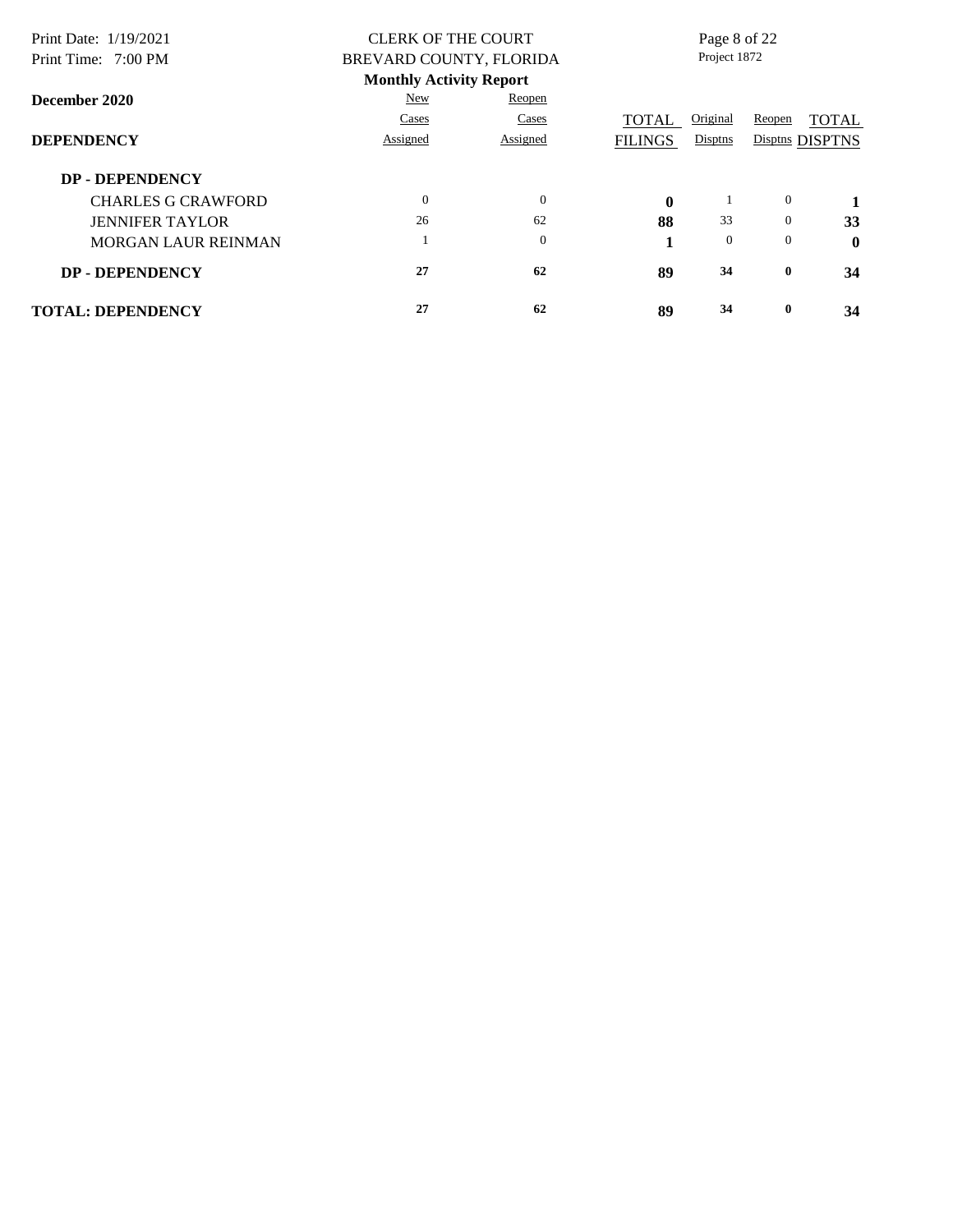| Print Date: 1/19/2021<br>Print Time: 7:00 PM | <b>CLERK OF THE COURT</b><br>BREVARD COUNTY, FLORIDA |                  |                         | Page 9 of 22<br>Project 1872 |                  |                  |
|----------------------------------------------|------------------------------------------------------|------------------|-------------------------|------------------------------|------------------|------------------|
|                                              | <b>Monthly Activity Report</b><br>New                | Reopen           |                         |                              |                  |                  |
| December 2020                                | Cases                                                | Cases            | TOTAL                   | Original                     | Reopen           | <b>TOTAL</b>     |
| FAMILY                                       | Assigned                                             | Assigned         | <b>FILINGS</b>          | Disptns                      |                  | Disptns DISPTNS  |
| <b>DR - DOM RELTN</b>                        |                                                      |                  |                         |                              |                  |                  |
| <b>BENJAMIN B GARAGOZLO</b>                  | 31                                                   | 3                | 34                      | 54                           | 6                | 60               |
| ALL OTHER CASES                              | 15                                                   | $\boldsymbol{0}$ | 15                      | 31                           | $\boldsymbol{0}$ | 31               |
| DATING VIOLENCE                              | 3                                                    | 1                | $\overline{\mathbf{4}}$ | $\overline{c}$               | 1                | 3                |
| REPEAT VIOLENCE                              | 3                                                    | $\boldsymbol{0}$ | 3                       | 5                            | $\mathbf{1}$     | 6                |
| <b>STALKING</b>                              | 9                                                    | $\overline{c}$   | 11                      | 15                           | 4                | 19               |
| <b>SEXUAL VIOLENCE</b>                       | $\mathbf{1}$                                         | $\boldsymbol{0}$ | 1                       | $\mathbf{1}$                 | $\boldsymbol{0}$ | 1                |
| <b>CHARLES J ROBERTS</b>                     | 31                                                   | 22               | 53                      | 38                           | 27               | 65               |
| ALL OTHER CASES                              | $7\phantom{.0}$                                      | 16               | 23                      | 8                            | 17               | 25               |
| DOMESTIC VIOLENCE W/O CHILDREN               | 12                                                   | $\mathfrak{Z}$   | 15                      | 12                           | $\tau$           | 19               |
| DOMESTIC VIOLENCE W/CHILDREN                 | 11                                                   | $\boldsymbol{2}$ | 13                      | 16                           | $\overline{c}$   | 18               |
| <b>STALKING</b>                              | $\mathbf{1}$                                         | 1                | $\mathbf{2}$            | 2                            | $\mathbf{1}$     | 3                |
| C ROBERTS-GM L CASTALDI                      | 13                                                   | 26               | 39                      | 17                           | 30               | 47               |
| C ROBERTS-GM K ERLENBACH                     | 13                                                   | 29               | 42                      | 14                           | 17               | 31               |
| C ROBERTS-GM K SMITH RODRIGUEZ               | 15                                                   | 41               | 56                      | 11                           | 21               | 32               |
| CHRISTINA SERRANO                            | 42                                                   | 23               | 65                      | 25                           | 11               | 36               |
| ALL OTHER CASES                              | 10                                                   | 18               | 28                      | 6                            | 7                | 13               |
| DOMESTIC VIOLENCE W/O CHILDREN               | 18                                                   | $\overline{4}$   | 22                      | 12                           | $\overline{c}$   | 14               |
| DOMESTIC VIOLENCE W/CHILDREN                 | 13                                                   | 1                | 14                      | 7                            | 2                | 9                |
| <b>STALKING</b>                              | $\mathbf{1}$                                         | $\boldsymbol{0}$ | 1                       | $\mathbf{0}$                 | $\boldsymbol{0}$ | $\boldsymbol{0}$ |
| C SERRANO - GM L CASTALDI                    | 12                                                   | 37               | 49                      | 19                           | 11               | 30               |
| C SERRANO - GM K ERLENBACH                   | 14                                                   | 35               | 49                      | 17                           | 30               | 47               |
| C SERRANO-GM K SMITH-RODRIGUEZ               | 15                                                   | 33               | 48                      | 12                           | 26               | 38               |
| DAVID E. SILVERMAN                           | 38                                                   | 3                | 41                      | 39                           | 4                | 43               |
| <b>ALL OTHER CASES</b>                       | 22                                                   | $\boldsymbol{0}$ | 22                      | 14                           | $\boldsymbol{0}$ | 14               |
| <b>DATING VIOLENCE</b>                       | 2                                                    | $\boldsymbol{0}$ | 2                       | 3                            | 1                | 4                |
| <b>REPEAT VIOLENCE</b>                       | $\mathfrak{2}$                                       | 1                | 3                       | $\overline{4}$               | 1                | 5                |
| <b>STALKING</b>                              | 11                                                   | 2                | 13                      | 18                           | 2                | 20               |
| <b>SEXUAL VIOLENCE</b>                       | 1                                                    | $\boldsymbol{0}$ | 1                       | $\mathbf{0}$                 | $\boldsymbol{0}$ | $\bf{0}$         |
| <b>J ATKIN - GM L CASTALDI</b>               | 10                                                   | 33               | 43                      | 13                           | 22               | 35               |
| <b>J ATKIN-GM K ERLENBACH</b>                | 15                                                   | 29               | 44                      | 16                           | 23               | 39               |
| J ATKIN-GM K SMITH-RODRIGUEZ                 | 11                                                   | 24               | 35                      | 14                           | 16               | 30               |
| <b>JUDITH E ATKIN</b>                        | 33                                                   | 18               | 51                      | 30                           | 11               | 41               |
| ALL OTHER CASES                              | 7                                                    | 12               | 19                      | 7                            | 4                | 11               |
| <b>DATING VIOLENCE</b>                       | $\overline{0}$                                       | $\boldsymbol{0}$ | $\bf{0}$                | $\mathbf{0}$                 | 1                | 1                |
| DOMESTIC VIOLENCE W/O CHILDREN               | 16                                                   | 3                | 19                      | 16                           | 2                | 18               |
| DOMESTIC VIOLENCE W/CHILDREN                 | 9                                                    | 3                | 12                      | 5                            | 4                | 9                |
| <b>STALKING</b>                              | 1                                                    | $\boldsymbol{0}$ | 1                       | 2                            | 0                | 2                |
| <b>JENNIFER TAYLOR</b><br>ALL OTHER CASES    | 11<br>8                                              | 52<br>1          | 63                      | 11<br>8                      | 4<br>2           | 15               |
| DOMESTIC VIOLENCE W/O CHILDREN               | $\overline{0}$                                       | 30               | 9                       | $\boldsymbol{0}$             | 0                | 10               |
| DOMESTIC VIOLENCE W/CHILDREN                 | 3                                                    | 3                | 30                      | 3                            | $\overline{c}$   | $\bf{0}$         |
| REPEAT VIOLENCE                              | $\overline{0}$                                       | 15               | 6                       | $\boldsymbol{0}$             | $\boldsymbol{0}$ | 5<br>$\bf{0}$    |
| <b>STALKING</b>                              | $\overline{0}$                                       | 3                | 15<br>3                 | $\overline{0}$               | $\mathbf{0}$     | $\bf{0}$         |
|                                              |                                                      |                  |                         |                              |                  |                  |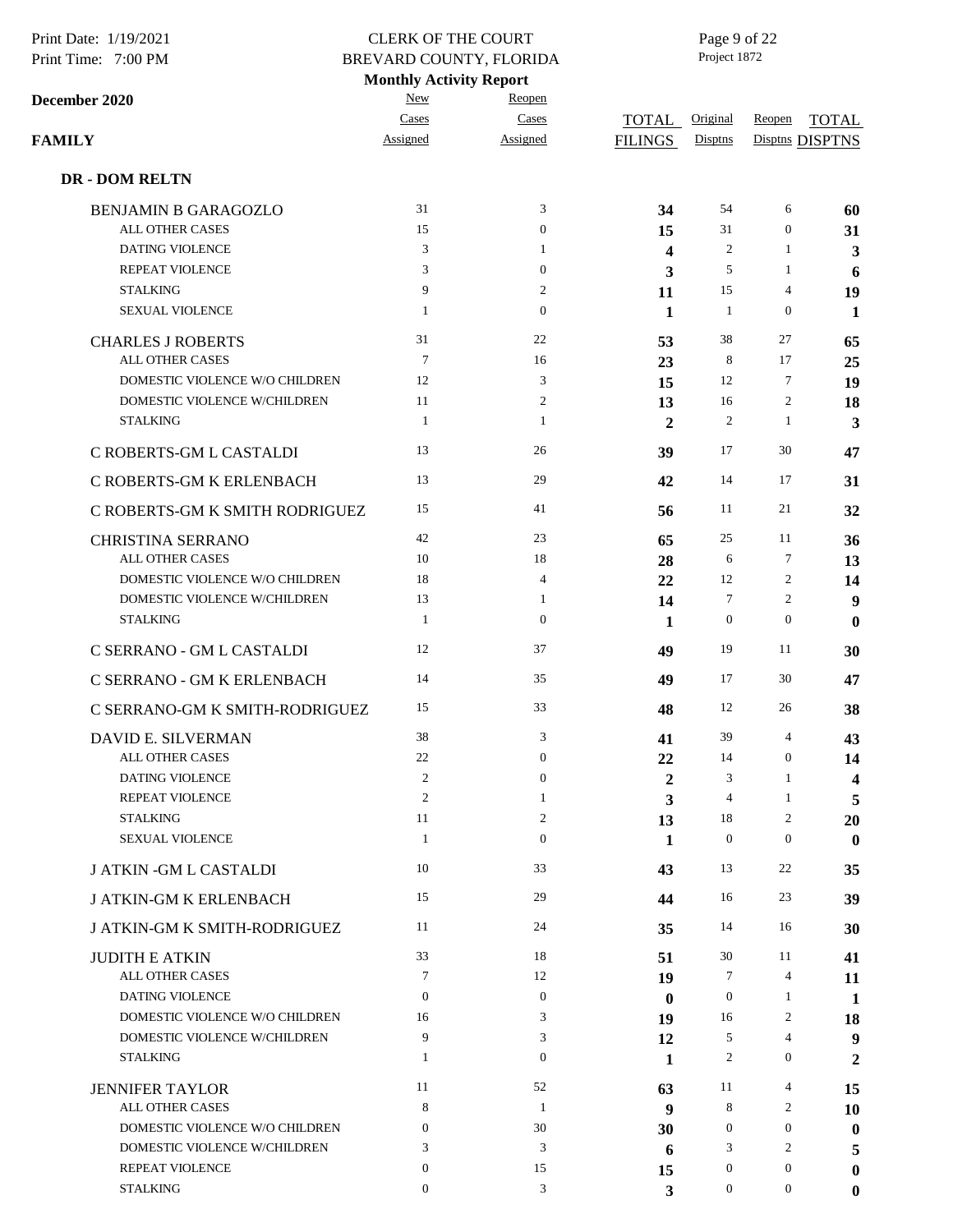| Print Date: 1/19/2021<br>Print Time: 7:00 PM | <b>CLERK OF THE COURT</b><br>BREVARD COUNTY, FLORIDA |                  |                | Page 10 of 22<br>Project 1872 |                  |                  |  |  |
|----------------------------------------------|------------------------------------------------------|------------------|----------------|-------------------------------|------------------|------------------|--|--|
|                                              | <b>Monthly Activity Report</b>                       |                  |                |                               |                  |                  |  |  |
| December 2020                                | New                                                  | Reopen           |                |                               |                  |                  |  |  |
|                                              | Cases                                                | Cases            | TOTAL          | Original                      | Reopen           | <b>TOTAL</b>     |  |  |
| <b>FAMILY</b>                                | Assigned                                             | Assigned         | <b>FILINGS</b> | Disptns                       |                  | Disptns DISPTNS  |  |  |
| <b>DR - DOM RELTN</b>                        |                                                      |                  |                |                               |                  |                  |  |  |
| <b>MICHELLE A BAKER</b>                      | 37                                                   | 3                | 40             | 41                            | 3                | 44               |  |  |
| <b>ALL OTHER CASES</b>                       | 7                                                    | $\boldsymbol{0}$ | 7              | 16                            | $\boldsymbol{0}$ | 16               |  |  |
| <b>DATING VIOLENCE</b>                       | 3                                                    | $\mathbf{0}$     | 3              | 2                             | $\boldsymbol{0}$ | $\boldsymbol{2}$ |  |  |
| REPEAT VIOLENCE                              | 5                                                    | 1                | 6              | $\overline{7}$                | $\boldsymbol{0}$ | 7                |  |  |
| <b>STALKING</b>                              | 22                                                   | $\overline{2}$   | 24             | 15                            | 3                | 18               |  |  |
| <b>SEXUAL VIOLENCE</b>                       | $\theta$                                             | $\boldsymbol{0}$ | $\mathbf{0}$   | 1                             | $\boldsymbol{0}$ | 1                |  |  |
| NANCY MALONEY                                | $\overline{0}$                                       | 1                | 1              | $\mathbf{0}$                  | $\mathbf{0}$     | $\mathbf{0}$     |  |  |
| <b>ROBERT A SEGAL</b>                        | 32                                                   | 19               | 51             | 41                            | 17               | 58               |  |  |
| <b>ALL OTHER CASES</b>                       | $\overline{7}$                                       | 9                | 16             | 6                             | 6                | 12               |  |  |
| DOMESTIC VIOLENCE W/O CHILDREN               | 13                                                   | 3                | 16             | 21                            | 3                | 24               |  |  |
| DOMESTIC VIOLENCE W/CHILDREN                 | 11                                                   | 7                | 18             | 13                            | 8                | 21               |  |  |
| <b>REPEAT VIOLENCE</b>                       | $\overline{0}$                                       | $\overline{0}$   | $\bf{0}$       | 1                             | $\boldsymbol{0}$ | 1                |  |  |
| <b>STALKING</b>                              | 1                                                    | $\mathbf{0}$     | 1              | $\overline{0}$                | $\mathbf{0}$     | $\mathbf{0}$     |  |  |
| R SEGAL-GM L CASTALDI                        | 17                                                   | 45               | 62             | 11                            | 12               | 23               |  |  |
| R SEGAL-GM K ERLENBACH                       | 12                                                   | 38               | 50             | 10                            | 20               | 30               |  |  |
| R SEGAL-GM K SMITH-RODRIGUEZ                 | 13                                                   | 49               | 62             | 19                            | 14               | 33               |  |  |
| <b>DR - DOM RELTN</b>                        | 415                                                  | 563              | 978            | 452                           | 325              | 777              |  |  |
| <b>TOTAL: FAMILY</b>                         | 415                                                  | 563              | 978            | 452                           | 325              | 777              |  |  |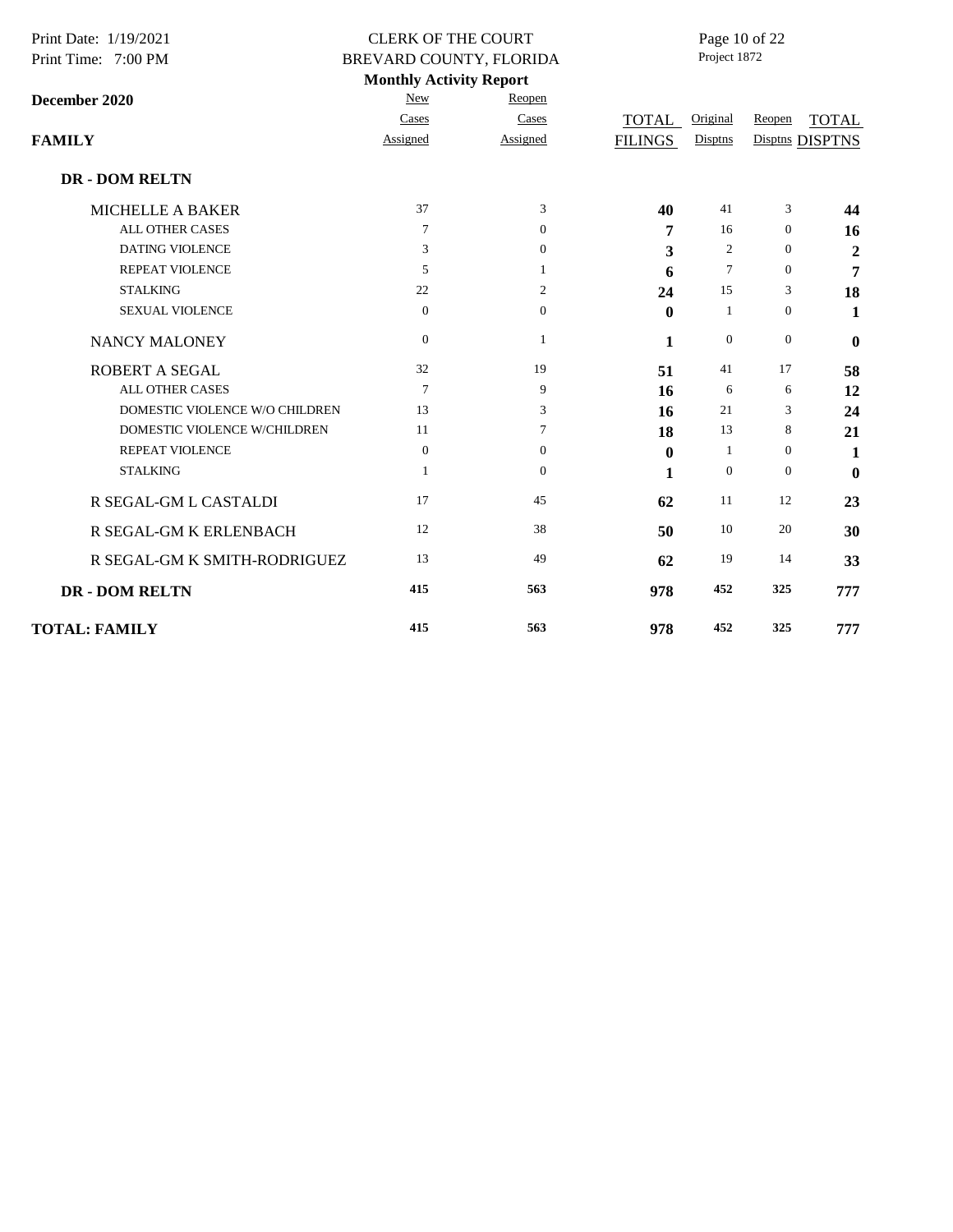| Print Date: 1/19/2021       | <b>CLERK OF THE COURT</b>                                 |                  |                | Page 11 of 22<br>Project 1872 |                  |                 |
|-----------------------------|-----------------------------------------------------------|------------------|----------------|-------------------------------|------------------|-----------------|
| Print Time: 7:00 PM         | BREVARD COUNTY, FLORIDA<br><b>Monthly Activity Report</b> |                  |                |                               |                  |                 |
| December 2020               | New                                                       | Reopen           |                |                               |                  |                 |
|                             | Cases                                                     | Cases            | TOTAL          | Original                      | Reopen           | <b>TOTAL</b>    |
| <b>PROBATE</b>              | Assigned                                                  | Assigned         | <b>FILINGS</b> | Disptns                       |                  | Disptns DISPTNS |
| <b>CP-PROBATE</b>           |                                                           |                  |                |                               |                  |                 |
| <b>BENJAMIN B GARAGOZLO</b> | 35                                                        | $\mathbf{0}$     | 35             | 25                            | $\boldsymbol{0}$ | 25              |
| DAVID E. SILVERMAN          | 35                                                        | $\boldsymbol{0}$ | 35             | 40                            | $\boldsymbol{0}$ | 40              |
| <b>GEORGE T PAULK</b>       | 25                                                        | 1                | 26             | 14                            | $\boldsymbol{0}$ | 14              |
| <b>GEORGE B. TURNER</b>     | 22                                                        | 2                | 24             | 25                            | 2                | 27              |
| <b>MICHELLE A BAKER</b>     | 30                                                        | $\overline{c}$   | 32             | $22\,$                        | $\mathbf{1}$     | 23              |
| MICHELLE NABERHAUS          | 22                                                        | $\mathbf{1}$     | 23             | 16                            | $\boldsymbol{0}$ | 16              |
| <b>DAVID DUGAN</b>          | 25                                                        | 2                | 27             | 15                            | 2                | 17              |
| <b>CP-PROBATE</b>           | 194                                                       | 8                | 202            | 157                           | 5                | 162             |
| <b>GA - GDNSHIP</b>         |                                                           |                  |                |                               |                  |                 |
| <b>LISA DAVIDSON</b>        | 22                                                        | 161              | 183            | $\mathbf{0}$                  | 22               | 22              |
| MICHELLE NABERHAUS          | $\theta$                                                  | 6                | 6              | $\theta$                      | $\theta$         | $\mathbf{0}$    |
| <b>GA - GDNSHIP</b>         | 22                                                        | 167              | 189            | $\bf{0}$                      | 22               | 22              |
| <b>MH-MNTL HLTH</b>         |                                                           |                  |                |                               |                  |                 |
| <b>BENJAMIN B GARAGOZLO</b> | 14                                                        | 2                | 16             | 11                            | 2                | 13              |
| <b>DAVID E. SILVERMAN</b>   | 11                                                        | 1                | 12             | 9                             | 3                | 12              |
| <b>LISA DAVIDSON</b>        | 12                                                        | $\overline{4}$   | 16             | 10                            | $\overline{c}$   | 12              |
| <b>MICHELLE A BAKER</b>     | 12                                                        | $\mathbf{1}$     | 13             | 11                            | $\boldsymbol{0}$ | 11              |
| MORGAN LAUR REINMAN         | $\mathbf{0}$                                              | $\mathbf{0}$     | $\bf{0}$       | $\mathbf{0}$                  | 2                | $\overline{2}$  |
| <b>UNASSIGNED</b>           | 64                                                        | 6                | 70             | 64                            | $\tau$           | 71              |
| <b>MH-MNTL HLTH</b>         | 113                                                       | 14               | 127            | 105                           | 16               | 121             |
| <b>TOTAL: PROBATE</b>       | 329                                                       | 189              | 518            | 262                           | 43               | 305             |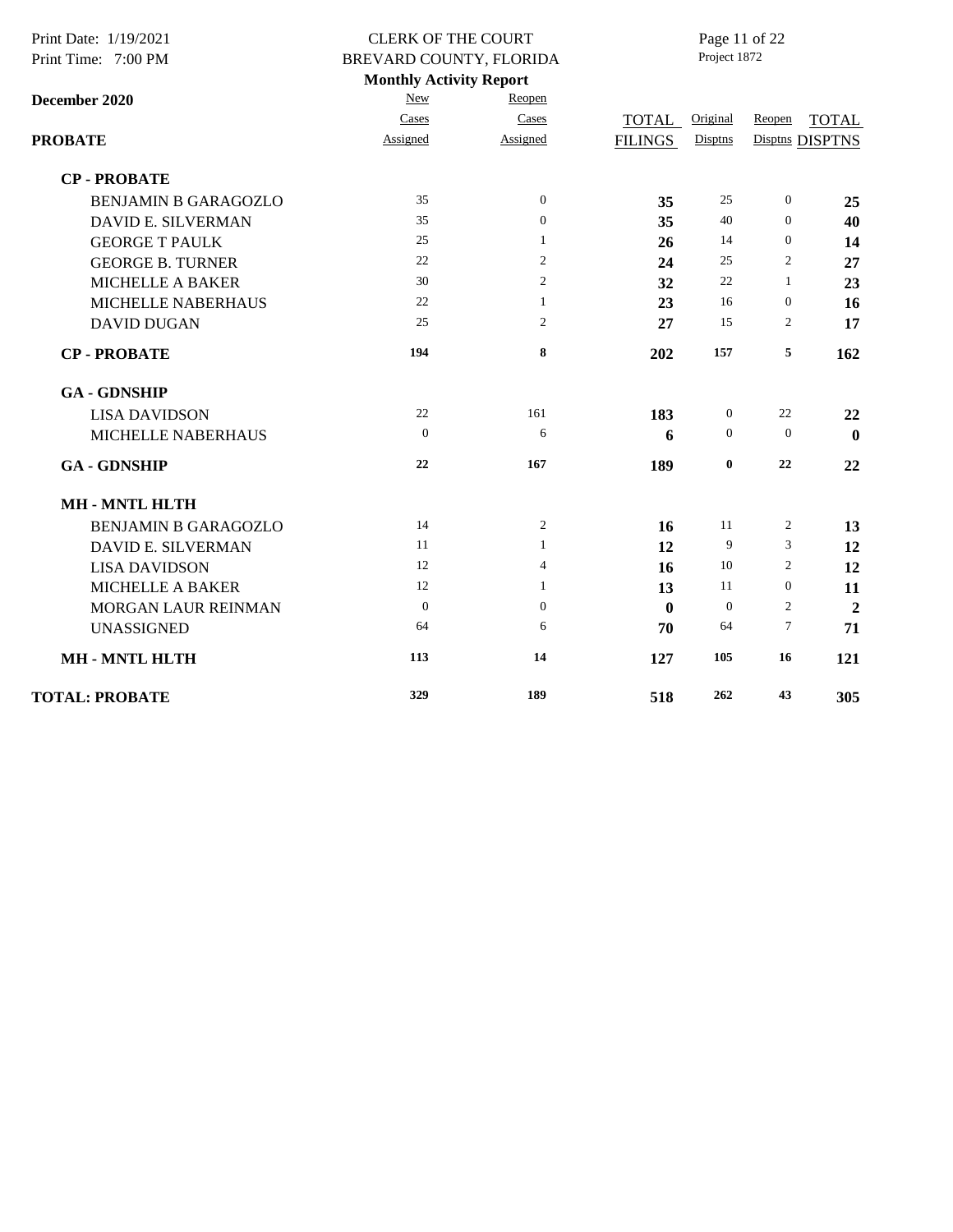| Print Date: 1/19/2021<br>Print Time: 7:00 PM | <b>CLERK OF THE COURT</b><br>BREVARD COUNTY, FLORIDA |                                |                |          | Page 12 of 22<br>Project 1872 |                 |  |
|----------------------------------------------|------------------------------------------------------|--------------------------------|----------------|----------|-------------------------------|-----------------|--|
|                                              |                                                      | <b>Monthly Activity Report</b> |                |          |                               |                 |  |
| Year-to-Date 2020                            | New                                                  | Reopen                         |                |          |                               |                 |  |
|                                              | Cases                                                | Cases                          | TOTAL          | Original | Reopen                        | <b>TOTAL</b>    |  |
| <b>APPEAL CASES</b>                          | Assigned                                             | Assigned                       | <b>FILINGS</b> | Disptns  |                               | Disptns DISPTNS |  |
| <b>AP-APPEAL</b>                             |                                                      |                                |                |          |                               |                 |  |
| <b>APPELLATE PANEL</b>                       | 32                                                   | $\mathbf{0}$                   | 32             | 25       |                               | 26              |  |
| <b>AP-APPEAL</b>                             | 32                                                   | $\bf{0}$                       | 32             | 25       | 1                             | 26              |  |
| <b>TOTAL: APPEAL CASES</b>                   | 32                                                   | $\bf{0}$                       | 32             | 25       |                               | 26              |  |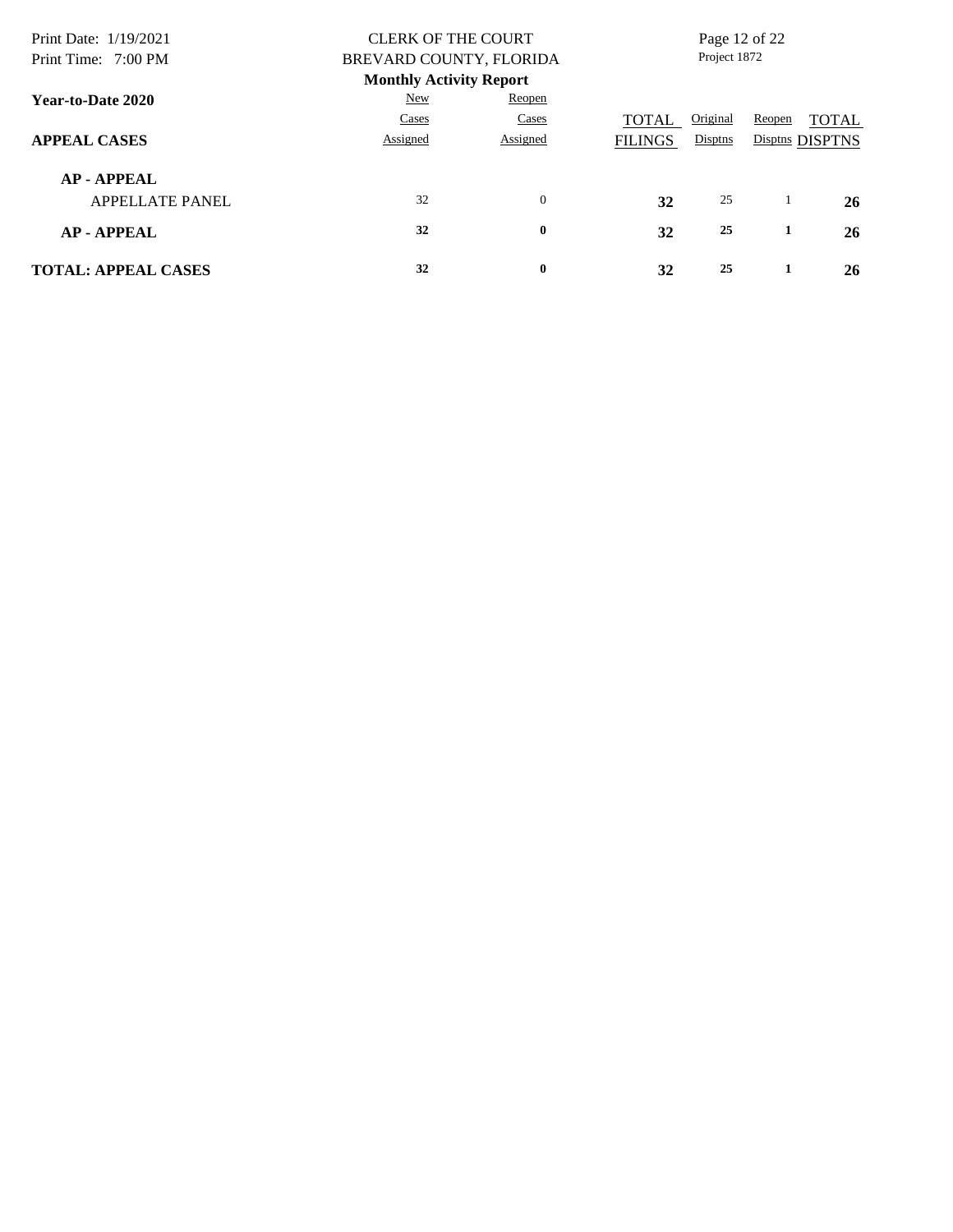| Print Date: 1/19/2021       |                | <b>CLERK OF THE COURT</b>      | Page 13 of 22  |                |                |                 |
|-----------------------------|----------------|--------------------------------|----------------|----------------|----------------|-----------------|
| Print Time: 7:00 PM         |                | BREVARD COUNTY, FLORIDA        | Project 1872   |                |                |                 |
|                             |                | <b>Monthly Activity Report</b> |                |                |                |                 |
| Year-to-Date 2020           | New            | Reopen                         |                |                |                |                 |
|                             | Cases          | Cases                          | <b>TOTAL</b>   | Original       | Reopen         | <b>TOTAL</b>    |
| <b>CIRCUIT CIVIL</b>        | Assigned       | Assigned                       | <b>FILINGS</b> | Disptns        |                | Disptns DISPTNS |
| <b>CA - CIR CIVIL</b>       |                |                                |                |                |                |                 |
| <b>CHARLES J ROBERTS</b>    | $\Omega$       |                                | 1              |                |                | 2               |
| DAVID E. SILVERMAN          | $\Omega$       | $\theta$                       | 0              | $\Omega$       |                | 1               |
| <b>GEORGE T PAULK</b>       | 1,014          | 324                            | 1,338          | 957            | 252            | 1,209           |
| <b>GEORGE B. TURNER</b>     | 1,039          | 375                            | 1,414          | 1,039          | 270            | 1,309           |
| <b>LISA DAVIDSON</b>        | $\overline{0}$ |                                | 1              | $\theta$       | $\theta$       | $\bf{0}$        |
| MICHELLE NABERHAUS          | 498            | 91                             | 589            | 399            | 58             | 457             |
| PRESIDING JUDGE DIVISION T  | 426            | 96                             | 522            | 311            | 50             | 361             |
| <b>PAUL B. KANAREK</b>      | $\overline{0}$ | $\mathbf{0}$                   | 0              | -1             | $\overline{0}$ | 1               |
| <b>ROBERT A SEGAL</b>       | $\Omega$       | $\Omega$                       | 0              |                | $\overline{0}$ | 1               |
| <b>DAVID DUGAN</b>          | 1,019          | 372                            | 1,391          | 1,010          | 218            | 1,228           |
| <b>UNASSIGNED</b>           | 4              | $\mathbf{0}$                   | 4              | $\overline{0}$ | $\overline{0}$ | 0               |
| <b>CA - CIR CIVIL</b>       | 4,000          | 1,260                          | 5,260          | 3,719          | 850            | 4,569           |
| <b>TOTAL: CIRCUIT CIVIL</b> | 4,000          | 1,260                          | 5,260          | 3,719          | 850            | 4,569           |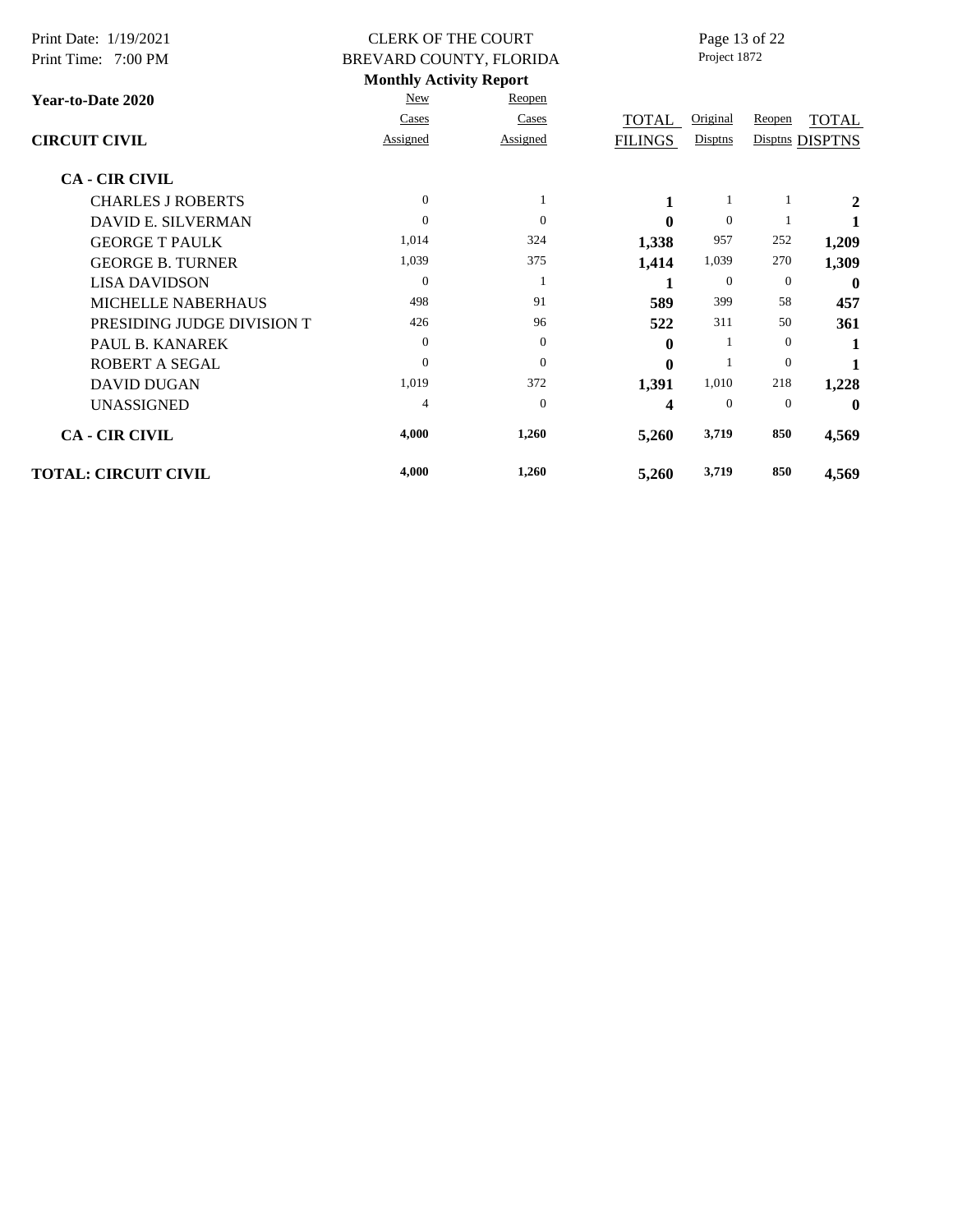| Print Date: 1/19/2021          | <b>CLERK OF THE COURT</b>      |                |          |                  |                | Page 14 of 22 |                |                 |
|--------------------------------|--------------------------------|----------------|----------|------------------|----------------|---------------|----------------|-----------------|
| Print Time: 7:00 PM            | BREVARD COUNTY, FLORIDA        |                |          |                  |                | Project 1872  |                |                 |
|                                | <b>Monthly Activity Report</b> |                |          |                  |                |               |                |                 |
| Year-to-Date 2020              | New                            | Active         | Reopen   | Reopen           |                |               |                |                 |
|                                | Cases                          | Capias/        | Cases    | VOP/             | <b>TOTAL</b>   | Original      | Reopen         | <b>TOTAL</b>    |
| <b>CIRCUIT CRIMINAL</b>        | Assigned                       | Warrant        | Assigned | <b>VOCC</b>      | <b>FILINGS</b> | Disptns       |                | Disptns DISPTNS |
| <b>CF-FELONY</b>               |                                |                |          |                  |                |               |                |                 |
| <b>CHARLES G CRAWFORD</b>      | 905                            | 54             | 349      | 4                | 1,258          | 715           | 838            | 1,553           |
| <b>JEFFREY MAHL</b>            | 897                            | 64             | 632      | 5                | 1,534          | 724           | 750            | 1,474           |
| <b>KELLY JO MCKIBBEN</b>       | 853                            | 64             | 536      | 10               | 1,399          | 712           | 780            | 1,492           |
| <b>LISA DAVIDSON</b>           | $\overline{0}$                 | $\theta$       | $\theta$ | $\boldsymbol{0}$ | $\mathbf{0}$   | 1             | -1             | $\mathbf{2}$    |
| <b>MORGAN LAUR REINMAN</b>     | $\overline{2}$                 | 1              | 297      | $\boldsymbol{0}$ | 299            | 98            | 115            | 213             |
| <b>NANCY MALONEY</b>           | 1,017                          | 78             | 645      | 4                | 1,666          | 807           | 923            | 1,730           |
| <b>RHONDA E. BABB</b>          |                                | $\theta$       | $\theta$ | $\boldsymbol{0}$ | 1              | $\mathbf{0}$  | $\overline{0}$ | $\mathbf{0}$    |
| <b>ROBIN C LEMONIDIS</b>       | 1,284                          | 69             | 699      | 28               | 2,011          | 991           | 1,094          | 2,085           |
| <b>TESHA SCOLARO BALLOU</b>    | 1,177                          | 52             | 591      | 11               | 1,779          | 875           | 990            | 1,865           |
| <b>DAVID DUGAN</b>             | $\Omega$                       | $\overline{0}$ | $\Omega$ | $\boldsymbol{0}$ | $\bf{0}$       | $\Omega$      | 1              | 1               |
| <b>UNASSIGNED</b>              | 17                             | 3              | $\theta$ | $\mathbf{0}$     | 17             | $\mathbf{0}$  | $\theta$       | $\mathbf{0}$    |
| <b>CF-FELONY</b>               | 6,153                          | 385            | 3,749    | 62               | 9,964          | 4,923         | 5,492          | 10,415          |
| <b>TOTAL: CIRCUIT CRIMINAL</b> | 6,153                          | 385            | 3,749    | 62               | 9,964          | 4,923         | 5,492          | 10,415          |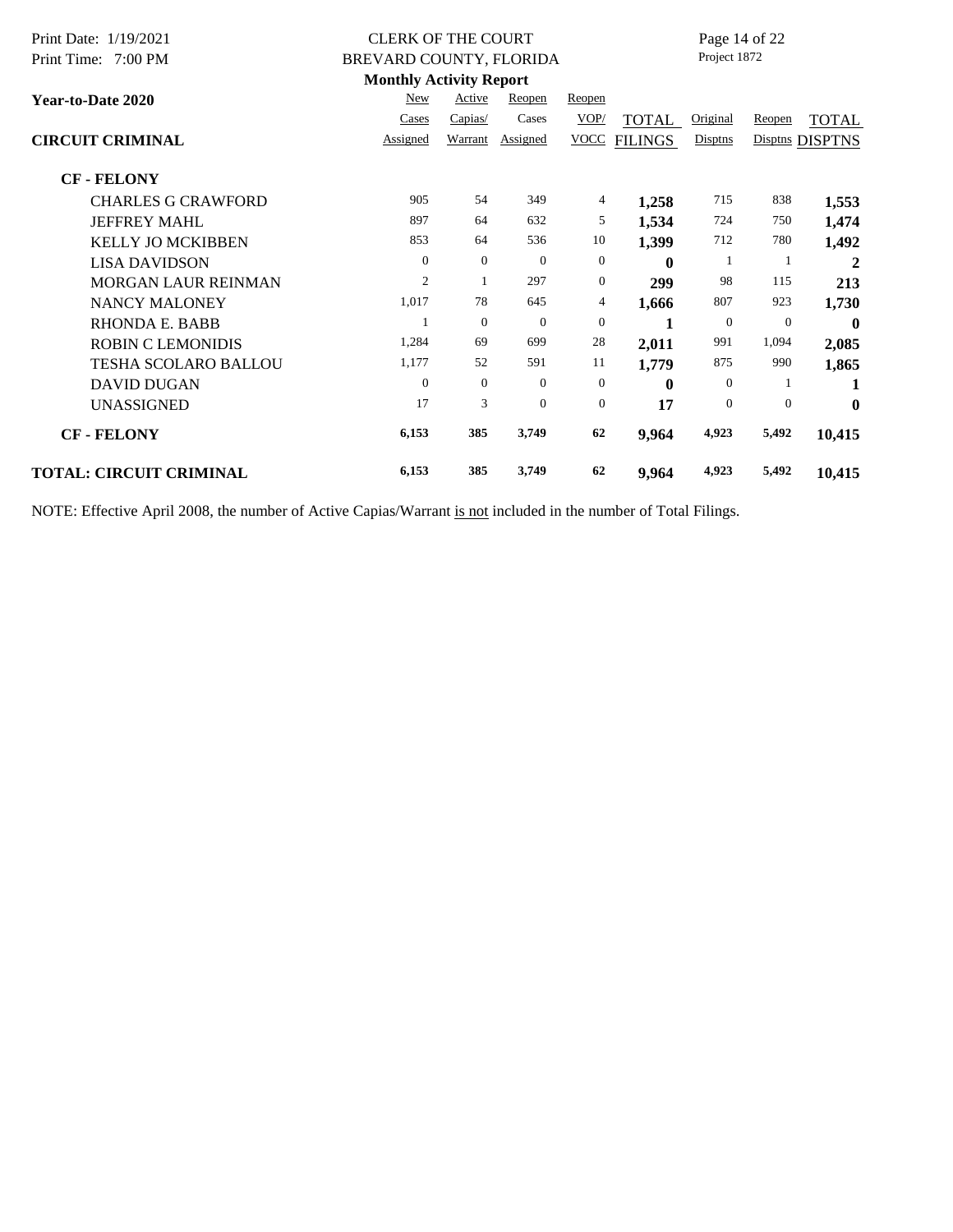| Print Date: 1/19/2021<br>Print Time: 7:00 PM | <b>CLERK OF THE COURT</b><br>BREVARD COUNTY, FLORIDA |                | Page 15 of 22<br>Project 1872 |                |                  |                  |
|----------------------------------------------|------------------------------------------------------|----------------|-------------------------------|----------------|------------------|------------------|
|                                              | <b>Monthly Activity Report</b>                       |                |                               |                |                  |                  |
| <b>Year-to-Date 2020</b>                     | New                                                  | Reopen         |                               |                |                  |                  |
|                                              | Cases                                                | Cases          | TOTAL                         | Original       | Reopen           | <b>TOTAL</b>     |
| <b>COUNTY CIVIL</b>                          | Assigned                                             | Assigned       | <b>FILINGS</b>                | Disptns        |                  | Disptns DISPTNS  |
| <b>CC - CO CIVIL</b>                         |                                                      |                |                               |                |                  |                  |
| <b>BENJAMIN B GARAGOZLO</b>                  | 1,223                                                | 326            | 1,549                         | 2,557          | 316              | 2,873            |
| <b>DAVID E. SILVERMAN</b>                    | 1,140                                                | 306            | 1,446                         | 1,356          | 295              | 1,651            |
| <b>GEORGE T PAULK</b>                        | $\theta$                                             | $\theta$       | $\bf{0}$                      | 1              | $\boldsymbol{0}$ | 1                |
| <b>JUDITH E ATKIN</b>                        | $\Omega$                                             | $\overline{2}$ | 2                             | 1              | $\Omega$         | 1                |
| <b>KENNETH FRIEDLAND</b>                     | $\Omega$                                             | $\overline{2}$ | $\overline{2}$                | $\overline{0}$ | $\boldsymbol{0}$ | $\mathbf{0}$     |
| <b>MICHELLE A BAKER</b>                      | 1,257                                                | 360            | 1,617                         | 1,295          | 377              | 1,672            |
| <b>UNASSIGNED</b>                            | 1                                                    | $\theta$       | 1                             | $\mathbf{0}$   | $\mathbf{0}$     | $\boldsymbol{0}$ |
| <b>CC - CO CIVIL</b>                         | 3,621                                                | 996            | 4,617                         | 5,210          | 988              | 6,198            |
| <b>SC - SMALL CLMS</b>                       |                                                      |                |                               |                |                  |                  |
| <b>BENJAMIN B GARAGOZLO</b>                  | 2,468                                                | 569            | 3,037                         | 2,201          | 564              | 2,765            |
| DAVID E. SILVERMAN                           | 2,374                                                | 504            | 2,878                         | 1,914          | 495              | 2,409            |
| <b>JUDITH E ATKIN</b>                        | 6                                                    | $\theta$       | 6                             | $\mathbf{0}$   | $\theta$         | $\mathbf{0}$     |
| <b>KENNETH FRIEDLAND</b>                     | $\Omega$                                             | -1             | 1                             | $\Omega$       | $\theta$         | $\mathbf 0$      |
| <b>MICHELLE A BAKER</b>                      | 2,051                                                | 574            | 2,625                         | 1,836          | 557              | 2,393            |
| <b>UNASSIGNED</b>                            | 16                                                   | $\theta$       | 16                            | $\mathbf{0}$   | $\mathbf{0}$     | $\mathbf 0$      |
| <b>SC - SMALL CLMS</b>                       | 6,915                                                | 1,648          | 8,563                         | 5,951          | 1,616            | 7,567            |
| <b>TOTAL: COUNTY CIVIL</b>                   | 10,536                                               | 2,644          | 13,180                        | 11,161         | 2,604            | 13,765           |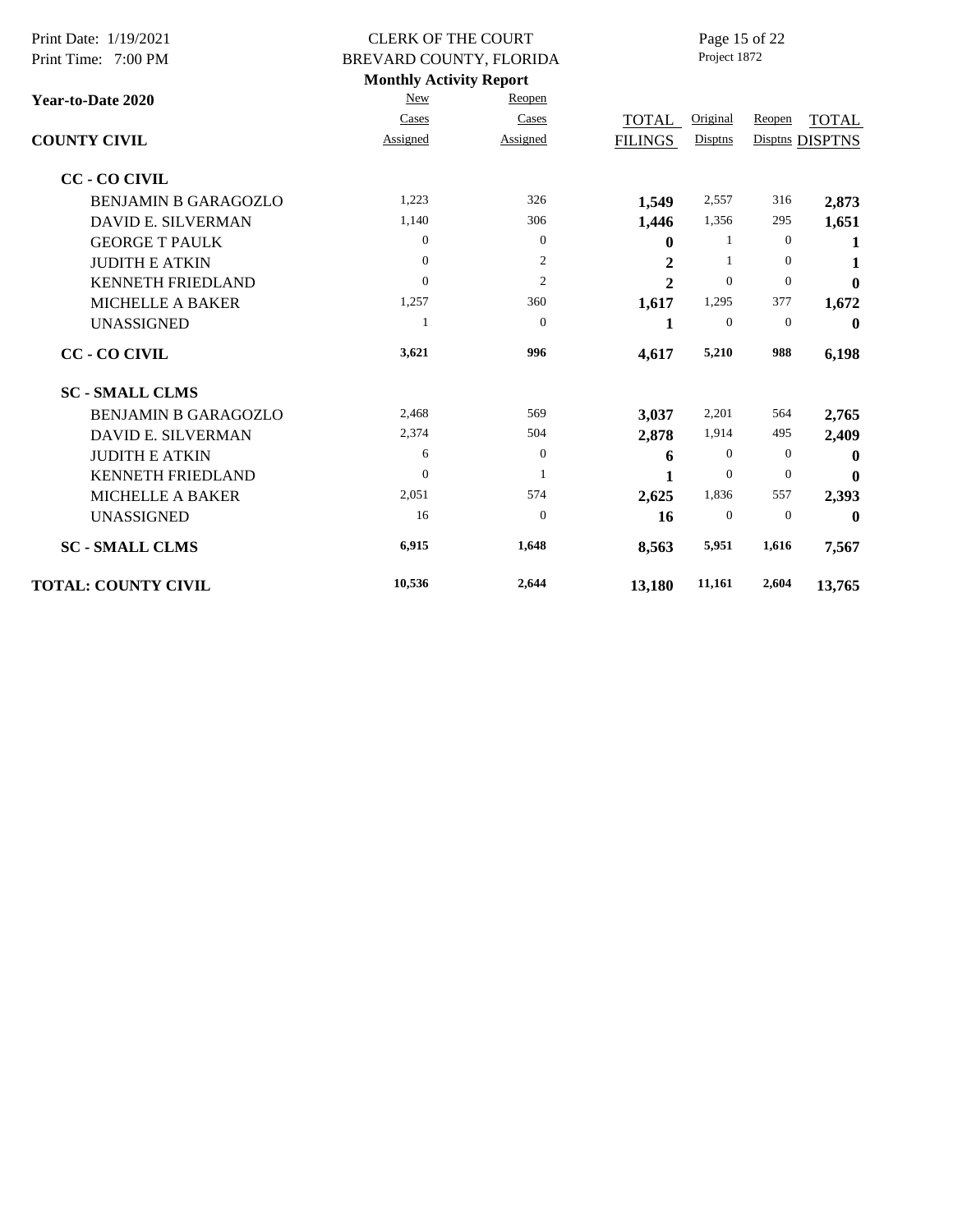| Print Date: 1/19/2021<br>Print Time: 7:00 PM | <b>CLERK OF THE COURT</b><br>BREVARD COUNTY, FLORIDA |                  |                  |                  |                         | Project 1872     | Page 16 of 22    |                         |
|----------------------------------------------|------------------------------------------------------|------------------|------------------|------------------|-------------------------|------------------|------------------|-------------------------|
|                                              | <b>Monthly Activity Report</b>                       |                  |                  |                  |                         |                  |                  |                         |
| Year-to-Date 2020                            | New                                                  | Active           | Reopen           | Reopen           |                         |                  |                  |                         |
|                                              | Cases                                                | Capias/          | Cases            | VOP/             | TOTAL                   | Original         | Reopen           | <b>TOTAL</b>            |
| <b>COUNTY CRIMINAL</b>                       | Assigned                                             | Warrant          | Assigned         |                  | <b>VOCC FILINGS</b>     | Disptns          |                  | Disptns DISPTNS         |
| <b>CO - CO ORDNCE</b>                        |                                                      |                  |                  |                  |                         |                  |                  |                         |
| <b>AARON J PEACOCK</b>                       | 4                                                    | $\boldsymbol{0}$ | $\mathbf{0}$     | $\boldsymbol{0}$ | $\overline{\mathbf{4}}$ | 4                | $\boldsymbol{0}$ | $\overline{\mathbf{4}}$ |
| <b>DAVID C KOENIG</b>                        | 3                                                    | $\boldsymbol{0}$ | $\boldsymbol{0}$ | $\boldsymbol{0}$ | 3                       | 3                | $\boldsymbol{0}$ | 3                       |
| <b>JUDITH E ATKIN</b>                        | 3                                                    | $\mathbf{0}$     | $\boldsymbol{0}$ | $\boldsymbol{0}$ | 3                       | 3                | $\boldsymbol{0}$ | 3                       |
| <b>KENNETH FRIEDLAND</b>                     | $\mathbf{1}$                                         | $\overline{0}$   | $\mathbf{0}$     | $\mathbf{0}$     | 1                       | $\overline{c}$   | $\mathbf{0}$     | $\boldsymbol{2}$        |
| <b>KELLY INGRAM</b>                          | $\mathfrak{2}$                                       | $\mathbf{0}$     | $\mathbf{0}$     | $\boldsymbol{0}$ | $\boldsymbol{2}$        | $\overline{c}$   | $\boldsymbol{0}$ | $\boldsymbol{2}$        |
| <b>KATHRYN C JACOBUS</b>                     | 7                                                    | $\mathbf{0}$     | $\mathbf{0}$     | $\boldsymbol{0}$ | 7                       | 8                | 1                | $\boldsymbol{9}$        |
| <b>MICHELLE A BAKER</b>                      | $\overline{0}$                                       | $\boldsymbol{0}$ | $\boldsymbol{0}$ | $\boldsymbol{0}$ | $\bf{0}$                | $\overline{c}$   | $\boldsymbol{0}$ | $\boldsymbol{2}$        |
| MICHELLE NABERHAUS                           | $\boldsymbol{0}$                                     | $\boldsymbol{0}$ | $\boldsymbol{0}$ | $\boldsymbol{0}$ | $\bf{0}$                | $\mathbf{1}$     | $\boldsymbol{0}$ | $\mathbf{1}$            |
| <b>RHONDA E. BABB</b>                        | 8                                                    | $\boldsymbol{0}$ | $\boldsymbol{0}$ | $\boldsymbol{0}$ | 8                       | 8                | $\boldsymbol{0}$ | $\bf 8$                 |
| <b>THOMAS JAMES BROWN</b>                    | 3                                                    | $\mathbf{0}$     | $\mathbf{0}$     | $\boldsymbol{0}$ | 3                       | 4                | $\mathbf{0}$     | $\overline{\mathbf{4}}$ |
| <b>CO - CO ORDNCE</b>                        | 31                                                   | $\bf{0}$         | $\bf{0}$         | $\pmb{0}$        | 31                      | 37               | 1                | 38                      |
| <b>CT - CRIM TRAF</b>                        |                                                      |                  |                  |                  |                         |                  |                  |                         |
| <b>AARON J PEACOCK</b>                       | 446                                                  | 4                | 22               | $\boldsymbol{0}$ | 468                     | 470              | 113              | 583                     |
| <b>CHARLES G CRAWFORD</b>                    | 1                                                    | $\mathbf{0}$     | $\boldsymbol{0}$ | $\boldsymbol{0}$ | 1                       | $\boldsymbol{0}$ | $\boldsymbol{0}$ | $\bf{0}$                |
| <b>DAVID C KOENIG</b>                        | 802                                                  | 5                | 55               | 3                | 860                     | 732              | 247              | 979                     |
| DAVID E. SILVERMAN                           | $\mathbf{0}$                                         | $\mathbf{0}$     | $\theta$         | $\boldsymbol{0}$ | $\bf{0}$                | 103              | $\boldsymbol{0}$ | 103                     |
| <b>JUDITH E ATKIN</b>                        | 375                                                  | $\boldsymbol{0}$ | 56               | 1                | 432                     | 456              | 153              | 609                     |
| <b>KENNETH FRIEDLAND</b>                     | 827                                                  | 10               | 54               | 1                | 882                     | 910              | 187              | 1,097                   |
| <b>KELLY INGRAM</b>                          | 734                                                  | 4                | 100              | $\boldsymbol{0}$ | 834                     | 511              | 118              | 629                     |
| <b>KATHRYN C JACOBUS</b>                     | 868                                                  | 10               | 102              | 2                | 972                     | 768              | 266              | 1,034                   |
| <b>MICHELLE A BAKER</b>                      | $\theta$                                             | $\mathbf{0}$     | $\boldsymbol{0}$ | $\boldsymbol{0}$ | $\bf{0}$                | 82               | 1                | 83                      |
| MICHELLE NABERHAUS                           | $\mathbf{0}$                                         | $\boldsymbol{0}$ | $\boldsymbol{0}$ | $\boldsymbol{0}$ | $\bf{0}$                | 3                | $\boldsymbol{0}$ | 3                       |
| RHONDA E. BABB                               | 755                                                  | 12               | 81               | $\boldsymbol{2}$ | 838                     | 818              | 226              | 1,044                   |
| <b>ROBIN C LEMONIDIS</b>                     | 1                                                    | $\mathbf{0}$     | $\mathbf{1}$     | $\boldsymbol{0}$ | $\boldsymbol{2}$        | $\boldsymbol{0}$ | $\boldsymbol{0}$ | $\boldsymbol{0}$        |
| <b>THOMAS JAMES BROWN</b>                    | 856                                                  | 2                | 102              | 5                | 963                     | 835              | 230              | 1,065                   |
| TESHA SCOLARO BALLOU                         | $\mathbf{1}$                                         | $\boldsymbol{0}$ | $\boldsymbol{0}$ | $\boldsymbol{0}$ | 1                       | $\boldsymbol{0}$ | $\boldsymbol{0}$ | $\bf{0}$                |
| <b>UNASSIGNED</b>                            | 151                                                  | 31               | $\boldsymbol{0}$ | $\boldsymbol{0}$ | 151                     | 17               | 3                | 20                      |
| <b>CT - CRIM TRAF</b>                        | 5,817                                                | 78               | 573              | 14               | 6,404                   | 5,705            | 1,544            | 7,249                   |
| <b>IN - NON CRIM</b>                         |                                                      |                  |                  |                  |                         |                  |                  |                         |
| <b>AARON J PEACOCK</b>                       | 21                                                   | $\mathbf{0}$     | $\mathbf{0}$     | $\boldsymbol{0}$ | 21                      | 22               | $\boldsymbol{0}$ | 22                      |
| <b>DAVID C KOENIG</b>                        | 25                                                   | $\mathbf{0}$     | $\boldsymbol{0}$ | $\boldsymbol{0}$ | 25                      | 37               | $\boldsymbol{0}$ | 37                      |
| <b>JUDITH E ATKIN</b>                        | 10                                                   | $\mathbf{0}$     | $\boldsymbol{0}$ | $\boldsymbol{0}$ | 10                      | 13               | $\boldsymbol{0}$ | 13                      |
| <b>KENNETH FRIEDLAND</b>                     | 28                                                   | $\boldsymbol{0}$ | $\boldsymbol{0}$ | $\boldsymbol{0}$ | 28                      | 32               | $\boldsymbol{0}$ | 32                      |
| <b>KELLY INGRAM</b>                          | 13                                                   | $\boldsymbol{0}$ | $\boldsymbol{0}$ | $\boldsymbol{0}$ | 13                      | 14               | $\boldsymbol{0}$ | 14                      |
| <b>KATHRYN C JACOBUS</b>                     | 32                                                   | $\boldsymbol{0}$ | $\boldsymbol{0}$ | $\boldsymbol{0}$ | 32                      | 31               | 2                | 33                      |
| <b>MICHELLE A BAKER</b>                      | $\mathbf{0}$                                         | $\mathbf{0}$     | $\boldsymbol{0}$ | $\boldsymbol{0}$ | $\bf{0}$                | 7                | $\boldsymbol{0}$ | 7                       |
| <b>RHONDA E. BABB</b>                        | 24                                                   | $\mathbf{0}$     | $\boldsymbol{0}$ | $\boldsymbol{0}$ | 24                      | 32               | $\boldsymbol{0}$ | 32                      |
| THOMAS JAMES BROWN                           | 36                                                   | $\boldsymbol{0}$ | $\boldsymbol{0}$ | $\boldsymbol{0}$ | 36                      | 39               | $\boldsymbol{0}$ | 39                      |
| <b>UNASSIGNED</b>                            | 2,599                                                | $\boldsymbol{0}$ | $\boldsymbol{0}$ | $\boldsymbol{0}$ | 2,599                   | 2,395            | $\boldsymbol{0}$ | 2,395                   |
| <b>IN - NON CRIM</b>                         | 2,788                                                | $\boldsymbol{0}$ | $\boldsymbol{0}$ | $\bf{0}$         | 2,788                   | 2,622            | $\boldsymbol{2}$ | 2,624                   |
| <b>MM - MISDMNR</b>                          |                                                      |                  |                  |                  |                         |                  |                  |                         |
| <b>AARON J PEACOCK</b>                       | 382                                                  | 2                | 60               | $\boldsymbol{0}$ | 442                     | 457              | 137              | 594                     |
| <b>CHARLES G CRAWFORD</b>                    | $\boldsymbol{0}$                                     | $\boldsymbol{0}$ | $\boldsymbol{0}$ | $\boldsymbol{0}$ | $\bf{0}$                | $\mathbf{1}$     | $\boldsymbol{0}$ | 1                       |
| <b>DAVID C KOENIG</b>                        | 703                                                  | $\boldsymbol{0}$ | 60               | $\boldsymbol{0}$ | 763                     | 731              | 118              | 849                     |
| DAVID E. SILVERMAN                           | $\boldsymbol{0}$                                     | $\boldsymbol{0}$ | $\boldsymbol{0}$ | $\boldsymbol{0}$ | $\boldsymbol{0}$        | 15               | $\mathbf{1}$     | 16                      |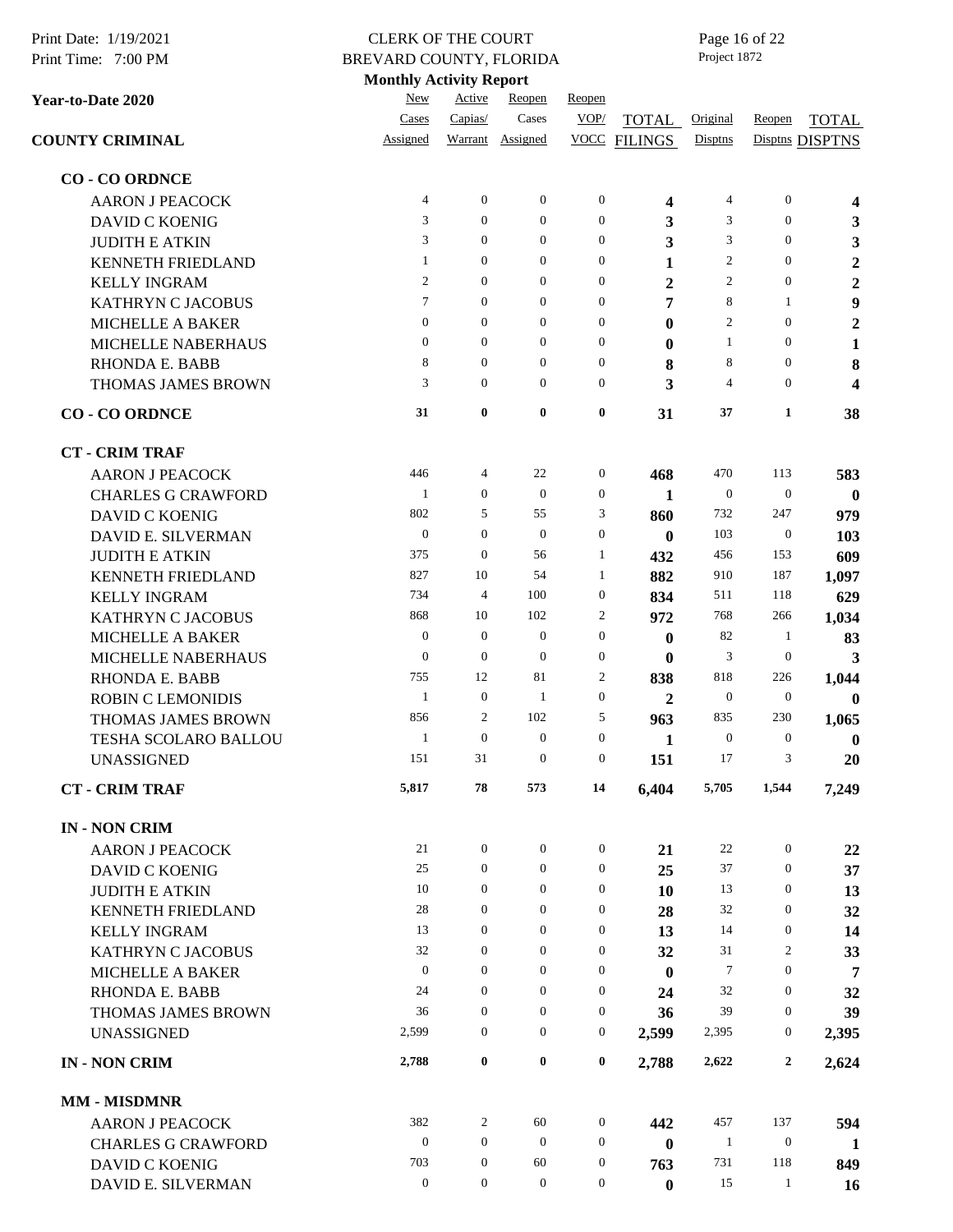| <b>JUDITH E ATKIN</b>    | 378      |          | 73  |   | 451          | 337      | 72  | 409 |
|--------------------------|----------|----------|-----|---|--------------|----------|-----|-----|
| <b>KENNETH FRIEDLAND</b> | 662      |          | 71  | 2 | 735          | 668      | 186 | 854 |
| <b>KELLY INGRAM</b>      | 744      |          | 112 |   | 856          | 649      | 118 | 767 |
| <b>KATHRYN C JACOBUS</b> | 696      |          | 68  |   | 765          | 694      | 156 | 850 |
| <b>KELLY JO MCKIBBEN</b> | $\Omega$ | $\theta$ |     |   | $\mathbf{u}$ | $\theta$ |     |     |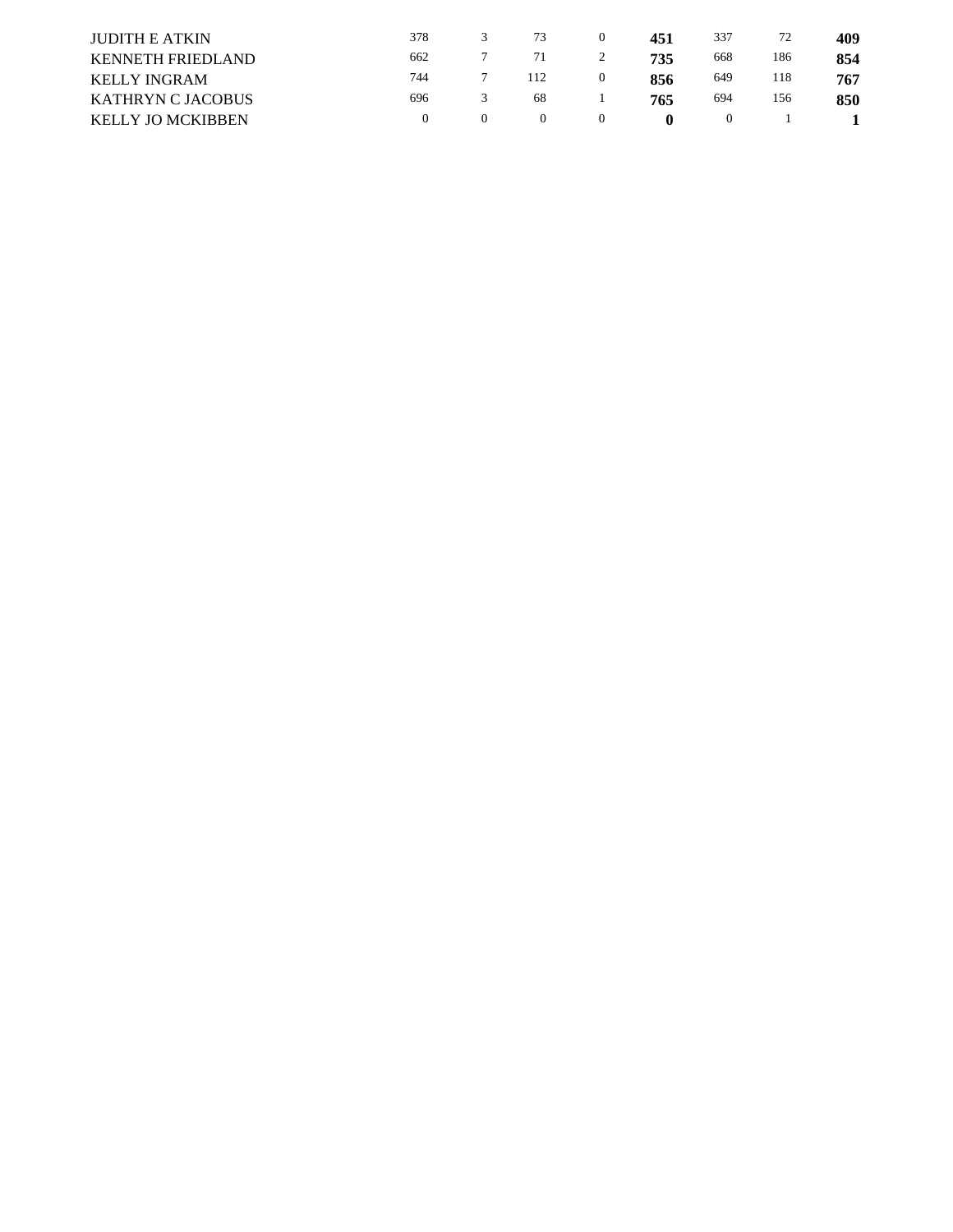| Print Date: 1/19/2021<br>Print Time: 7:00 PM | <b>CLERK OF THE COURT</b><br>BREVARD COUNTY, FLORIDA |                  |                  |                  |                | Page 17 of 22<br>Project 1872 |                  |                  |
|----------------------------------------------|------------------------------------------------------|------------------|------------------|------------------|----------------|-------------------------------|------------------|------------------|
|                                              | <b>Monthly Activity Report</b>                       |                  |                  |                  |                |                               |                  |                  |
| Year-to-Date 2020                            | New                                                  | Active           | Reopen           | Reopen           |                |                               |                  |                  |
|                                              | Cases                                                | Capias/          | Cases            | VOP/             | TOTAL          | Original                      | Reopen           | <b>TOTAL</b>     |
| <b>COUNTY CRIMINAL</b>                       | Assigned                                             | Warrant          | Assigned         | <b>VOCC</b>      | <b>FILINGS</b> | Disptns                       |                  | Disptns DISPTNS  |
| <b>MM - MISDMNR</b>                          |                                                      |                  |                  |                  |                |                               |                  |                  |
| <b>MICHELLE A BAKER</b>                      | $\mathbf{0}$                                         | $\boldsymbol{0}$ | $\mathbf{0}$     | $\boldsymbol{0}$ | 0              | 48                            | $\mathbf{0}$     | 48               |
| MICHELLE NABERHAUS                           | $\theta$                                             | $\boldsymbol{0}$ | $\overline{0}$   | $\boldsymbol{0}$ | $\bf{0}$       | 7                             | $\theta$         | 7                |
| <b>NANCY MALONEY</b>                         | $\overline{c}$                                       | $\theta$         | $\overline{0}$   | $\boldsymbol{0}$ | $\mathbf{2}$   | $\mathbf{0}$                  | $\theta$         | $\boldsymbol{0}$ |
| <b>RHONDA E. BABB</b>                        | 731                                                  | 3                | 91               | $\boldsymbol{0}$ | 822            | 711                           | 175              | 886              |
| <b>ROBIN C LEMONIDIS</b>                     | 3                                                    | $\overline{0}$   | $\boldsymbol{0}$ | $\boldsymbol{0}$ | 3              | $\boldsymbol{0}$              | $\mathbf{0}$     | $\bf{0}$         |
| THOMAS JAMES BROWN                           | 681                                                  | 3                | 116              | $\boldsymbol{0}$ | 797            | 708                           | 163              | 871              |
| TESHA SCOLARO BALLOU                         | $\mathbf{1}$                                         | $\boldsymbol{0}$ | $\mathbf{0}$     | $\boldsymbol{0}$ | 1              | $\boldsymbol{0}$              | $\mathbf{0}$     | $\bf{0}$         |
| <b>UNASSIGNED</b>                            | 501                                                  | 330              | $\mathbf{0}$     | $\boldsymbol{0}$ | 501            | 151                           | 1                | 152              |
| <b>MM - MISDMNR</b>                          | 5,484                                                | 358              | 651              | 3                | 6,138          | 5,177                         | 1,128            | 6,305            |
| <b>MO - MUNIC ORD</b>                        |                                                      |                  |                  |                  |                |                               |                  |                  |
| <b>AARON J PEACOCK</b>                       | 6                                                    | 1                | $\boldsymbol{0}$ | $\boldsymbol{0}$ | 6              | 4                             | $\boldsymbol{0}$ | 4                |
| <b>DAVID C KOENIG</b>                        | 12                                                   | $\boldsymbol{0}$ | $\boldsymbol{0}$ | $\boldsymbol{0}$ | 12             | 18                            | 1                | 19               |
| DAVID E. SILVERMAN                           | $\mathbf{0}$                                         | $\boldsymbol{0}$ | 0                | $\boldsymbol{0}$ | $\bf{0}$       | 9                             | $\mathbf{0}$     | 9                |
| <b>JUDITH E ATKIN</b>                        | 4                                                    | $\boldsymbol{0}$ | 0                | $\boldsymbol{0}$ | 4              | 7                             | $\mathbf{0}$     | 7                |
| <b>KELLY INGRAM</b>                          | 35                                                   | $\boldsymbol{0}$ | $\boldsymbol{0}$ | $\boldsymbol{0}$ | 35             | 43                            | $\boldsymbol{0}$ | 43               |
| <b>KATHRYN C JACOBUS</b>                     | 8                                                    | $\boldsymbol{0}$ | $\overline{0}$   | $\boldsymbol{0}$ | 8              | 11                            | $\overline{0}$   | 11               |
| <b>MICHELLE A BAKER</b>                      | $\boldsymbol{0}$                                     | $\boldsymbol{0}$ | 0                | $\boldsymbol{0}$ | $\bf{0}$       | 3                             | $\mathbf{0}$     | $\mathbf{3}$     |
| MICHELLE NABERHAUS                           | $\theta$                                             | $\mathbf{0}$     | 0                | $\boldsymbol{0}$ | $\bf{0}$       | $\mathbf{1}$                  | $\boldsymbol{0}$ | $\mathbf{1}$     |
| <b>RHONDA E. BABB</b>                        | 9                                                    | $\theta$         | $\overline{0}$   | $\boldsymbol{0}$ | 9              | 11                            | 1                | 12               |
| THOMAS JAMES BROWN                           | 10                                                   | $\boldsymbol{0}$ | 0                | $\boldsymbol{0}$ | 10             | 19                            | $\mathbf{0}$     | 19               |
| <b>UNASSIGNED</b>                            | 1                                                    | $\boldsymbol{0}$ | 0                | $\boldsymbol{0}$ | 1              | 1                             | $\boldsymbol{0}$ | 1                |
| <b>MO-MUNIC ORD</b>                          | 85                                                   | $\mathbf{1}$     | $\bf{0}$         | $\boldsymbol{0}$ | 85             | 127                           | $\boldsymbol{2}$ | 129              |
| <b>TR - TRAF INFR</b>                        |                                                      |                  |                  |                  |                |                               |                  |                  |
| <b>APPELLATE PANEL</b>                       | $\mathbf{1}$                                         | $\boldsymbol{0}$ | $\boldsymbol{0}$ | $\boldsymbol{0}$ | 1              | $\boldsymbol{0}$              | $\boldsymbol{0}$ | $\bf{0}$         |
| <b>AARON J PEACOCK</b>                       | 472                                                  | $\mathbf{0}$     | $\boldsymbol{0}$ | $\boldsymbol{0}$ | 472            | 652                           | $\boldsymbol{0}$ | 652              |
| <b>BENJAMIN B GARAGOZLO</b>                  | 6                                                    | $\boldsymbol{0}$ | $\boldsymbol{0}$ | $\boldsymbol{0}$ | 6              | $\boldsymbol{0}$              | $\boldsymbol{0}$ | $\bf{0}$         |
| <b>DAVID C KOENIG</b>                        | 625                                                  | $\boldsymbol{0}$ | $\mathbf{1}$     | $\boldsymbol{0}$ | 626            | 792                           | 1                | 793              |
| <b>JUDITH E ATKIN</b>                        | 290                                                  | $\boldsymbol{0}$ | $\boldsymbol{0}$ | $\boldsymbol{0}$ | 290            | 199                           | 4                | 203              |
| <b>JEFFREY MAHL</b>                          | $\mathbf{0}$                                         | $\overline{0}$   | $\overline{0}$   | $\boldsymbol{0}$ | $\bf{0}$       | $\mathbf{1}$                  | $\mathbf{0}$     | 1                |
| KENNETH FRIEDLAND                            | 460                                                  | $\boldsymbol{0}$ | 2                | $\boldsymbol{0}$ | 462            | 584                           | $\boldsymbol{0}$ | 584              |
| <b>KELLY INGRAM</b>                          | 735                                                  | $\boldsymbol{0}$ | $\boldsymbol{0}$ | $\boldsymbol{0}$ | 735            | 790                           | $\boldsymbol{0}$ | 790              |
| <b>KATHRYN C JACOBUS</b>                     | 504                                                  | $\boldsymbol{0}$ | 1                | $\boldsymbol{0}$ | 505            | 577                           | 1                | 578              |
| <b>KELLY JO MCKIBBEN</b>                     | $\boldsymbol{0}$                                     | $\boldsymbol{0}$ | $\boldsymbol{0}$ | $\boldsymbol{0}$ | $\bf{0}$       | 2                             | $\boldsymbol{0}$ | $\boldsymbol{2}$ |
| <b>RHONDA E. BABB</b>                        | 684                                                  | $\boldsymbol{0}$ | $\boldsymbol{0}$ | $\boldsymbol{0}$ | 684            | 766                           | 1                | 767              |
| THOMAS JAMES BROWN                           | 684                                                  | $\theta$         | $\mathbf{1}$     | $\boldsymbol{0}$ | 685            | 795                           | 3                | 798              |
| TESHA SCOLARO BALLOU                         | $\boldsymbol{0}$                                     | $\theta$         | $\boldsymbol{0}$ | $\boldsymbol{0}$ | $\bf{0}$       | $\mathbf{1}$                  | $\boldsymbol{0}$ | 1                |
| <b>UNASSIGNED</b>                            | 27,386                                               | $\boldsymbol{0}$ | 0                | $\boldsymbol{0}$ | 27,386         | 25,920                        | $\boldsymbol{0}$ | 25,920           |
| <b>TR - TRAF INFR</b>                        | 31,847                                               | $\bf{0}$         | 5                | $\bf{0}$         | 31,852         | 31,079                        | 10               | 31,089           |
| <b>TOTAL: COUNTY CRIMINAL</b>                | 46,052                                               | 437              | 1,229            | 17               | 47,298         | 44,747                        | 2,687            | 47,434           |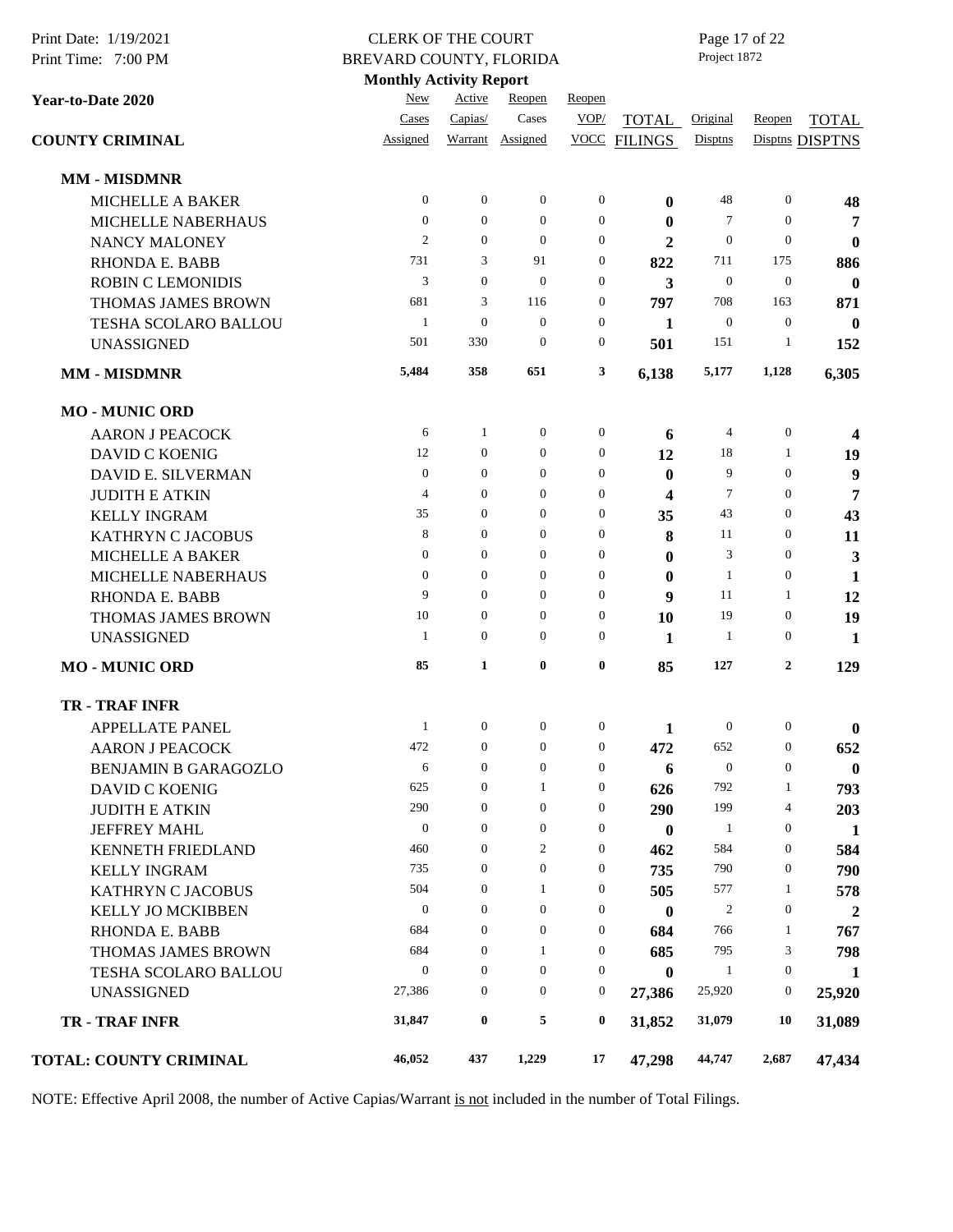| Print Date: 1/19/2021      | <b>CLERK OF THE COURT</b>      |                |          |              |                | Page 18 of 22 |          |                 |
|----------------------------|--------------------------------|----------------|----------|--------------|----------------|---------------|----------|-----------------|
| Print Time: 7:00 PM        | BREVARD COUNTY, FLORIDA        |                |          |              |                | Project 1872  |          |                 |
|                            | <b>Monthly Activity Report</b> |                |          |              |                |               |          |                 |
| Year-to-Date 2020          | New                            | Active         | Reopen   | Reopen       |                |               |          |                 |
|                            | Cases                          | Capias/        | Cases    | VOP/         | TOTAL          | Original      | Reopen   | <b>TOTAL</b>    |
| <b>DELINQUENCY</b>         | Assigned                       | Warrant        | Assigned | <b>VOCC</b>  | <b>FILINGS</b> | Disptns       |          | Disptns DISPTNS |
| <b>CJ - DELINO</b>         |                                |                |          |              |                |               |          |                 |
| <b>MORGAN LAUR REINMAN</b> | 961                            | 97             | 544      | $\mathbf{0}$ | 1,505          | 986           | 1,025    | 2,011           |
| <b>UNASSIGNED</b>          | 30                             | $\overline{0}$ | $\Omega$ | $\mathbf{0}$ | 30             | 25            | $\theta$ | 25              |
| <b>CJ - DELINO</b>         | 991                            | 97             | 544      | $\bf{0}$     | 1,535          | 1,011         | 1,025    | 2,036           |
| <b>TOTAL: DELINQUENCY</b>  | 991                            | 97             | 544      | $\bf{0}$     | 1,535          | 1,011         | 1,025    | 2,036           |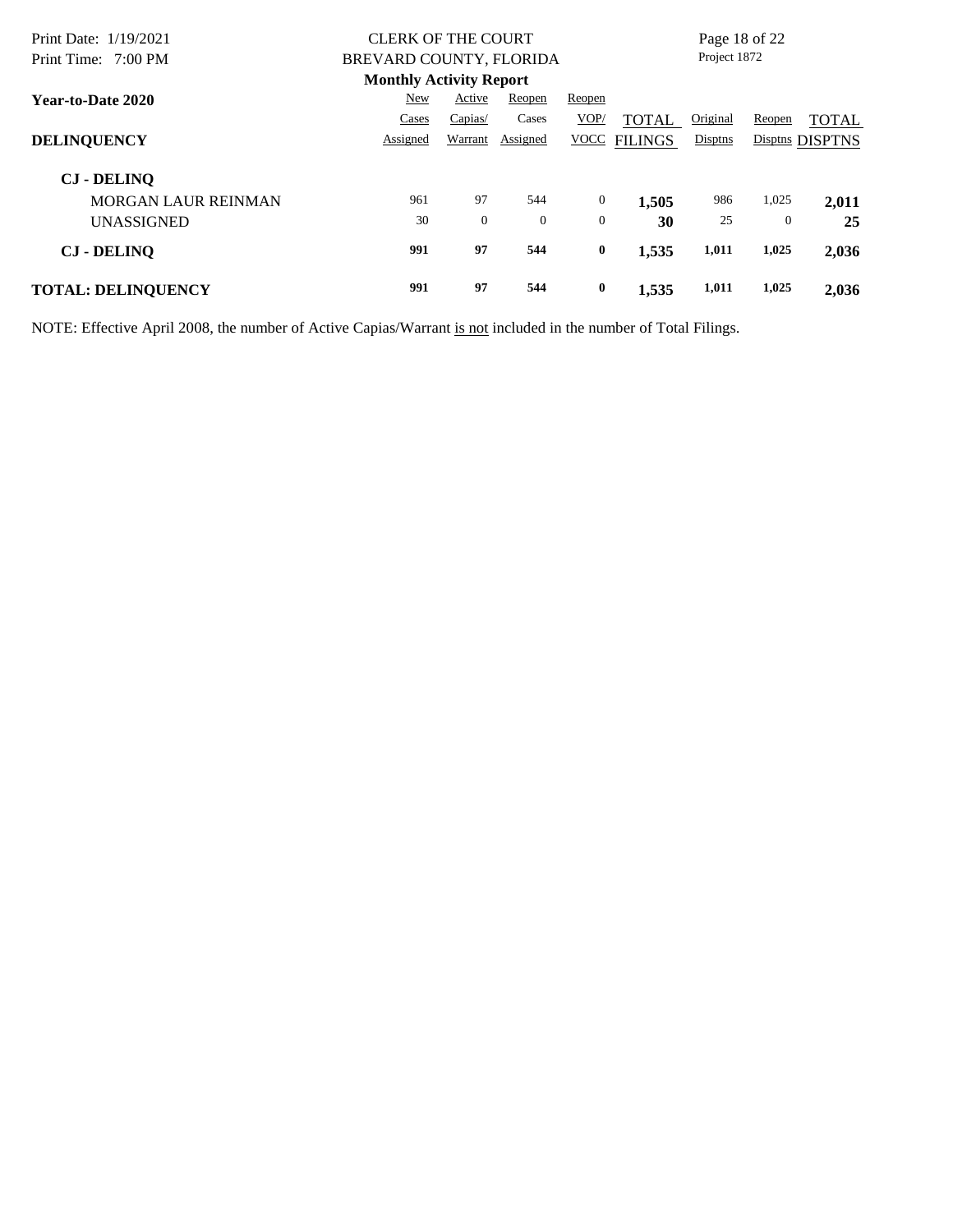| Print Date: 1/19/2021      | <b>CLERK OF THE COURT</b>      |                         |                | Page 19 of 22 |          |                 |  |
|----------------------------|--------------------------------|-------------------------|----------------|---------------|----------|-----------------|--|
| Print Time: 7:00 PM        |                                | BREVARD COUNTY, FLORIDA |                | Project 1872  |          |                 |  |
|                            | <b>Monthly Activity Report</b> |                         |                |               |          |                 |  |
| <b>Year-to-Date 2020</b>   | New                            | Reopen                  |                |               |          |                 |  |
|                            | Cases                          | Cases                   | TOTAL          | Original      | Reopen   | <b>TOTAL</b>    |  |
| <b>DEPENDENCY</b>          | Assigned                       | Assigned                | <b>FILINGS</b> | Disptns       |          | Disptns DISPTNS |  |
| <b>DP - DEPENDENCY</b>     |                                |                         |                |               |          |                 |  |
| <b>CHARLES G CRAWFORD</b>  | $\Omega$                       | 5                       | 5              | 2             | $\theta$ | 2               |  |
| <b>JEFFREY MAHL</b>        | $\Omega$                       |                         |                |               | $\Omega$ |                 |  |
| <b>JENNIFER TAYLOR</b>     | 378                            | 746                     | 1,124          | 428           | 2        | 430             |  |
| <b>KELLY JO MCKIBBEN</b>   | $\overline{0}$                 | 3                       | 3              | $\Omega$      | $\Omega$ | $\mathbf 0$     |  |
| <b>MORGAN LAUR REINMAN</b> | $\overline{2}$                 | $\Omega$                | $\mathbf{2}$   |               | $\theta$ | 1               |  |
| <b>DP - DEPENDENCY</b>     | 380                            | 755                     | 1,135          | 432           | 2        | 434             |  |
| <b>TOTAL: DEPENDENCY</b>   | 380                            | 755                     | 1,135          | 432           | 2        | 434             |  |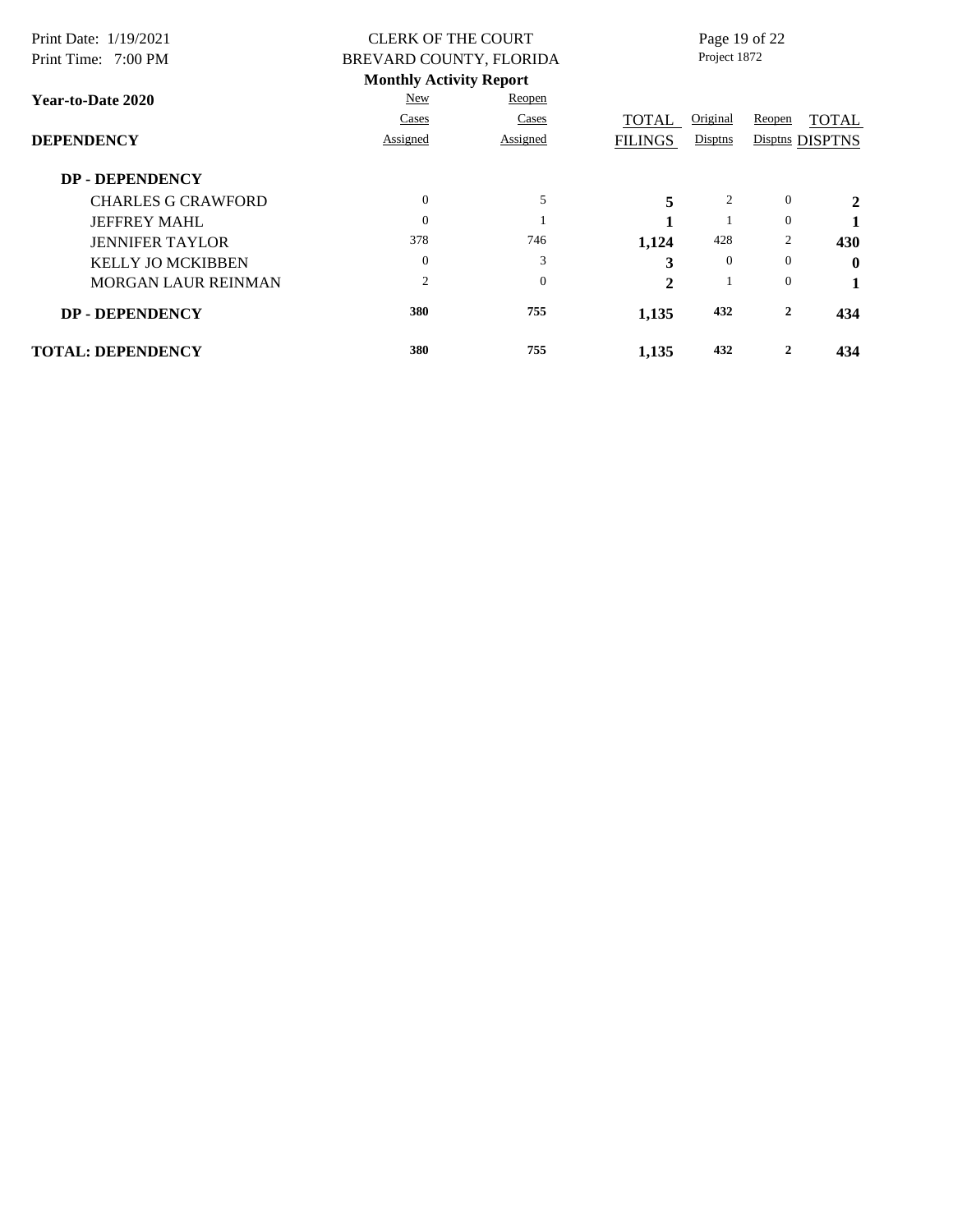| Print Date: 1/19/2021<br>Print Time: 7:00 PM             | <b>CLERK OF THE COURT</b>                                 |                    | Page 20 of 22<br>Project 1872 |                     |                  |                                 |  |  |
|----------------------------------------------------------|-----------------------------------------------------------|--------------------|-------------------------------|---------------------|------------------|---------------------------------|--|--|
|                                                          | BREVARD COUNTY, FLORIDA<br><b>Monthly Activity Report</b> |                    |                               |                     |                  |                                 |  |  |
| Year-to-Date 2020                                        | New                                                       | Reopen             |                               |                     |                  |                                 |  |  |
| FAMILY                                                   | Cases<br>Assigned                                         | Cases<br>Assigned  | TOTAL<br><b>FILINGS</b>       | Original<br>Disptns | Reopen           | <b>TOTAL</b><br>Disptns DISPTNS |  |  |
| <b>DR - DOM RELTN</b>                                    |                                                           |                    |                               |                     |                  |                                 |  |  |
| <b>BENJAMIN B GARAGOZLO</b>                              | 524                                                       | 61                 | 585                           | 521                 | 47               | 568                             |  |  |
| <b>ALL OTHER CASES</b>                                   | 259                                                       | 5                  | 264                           | 266                 | 2                | 268                             |  |  |
| DATING VIOLENCE                                          | 25                                                        | $\tau$             | 32                            | 23                  | 5                | 28                              |  |  |
| REPEAT VIOLENCE                                          | 53                                                        | 9                  | 62                            | 54                  | 10               | 64                              |  |  |
| <b>STALKING</b>                                          | 179                                                       | 39                 | 218                           | 171                 | 30               | 201                             |  |  |
| <b>SEXUAL VIOLENCE</b>                                   | 8                                                         | $\mathbf{1}$       | 9                             | 7                   | $\boldsymbol{0}$ | 7                               |  |  |
| <b>CHARLES J ROBERTS</b>                                 | 420                                                       | 210                | 630                           | 403                 | 184              | 587                             |  |  |
| ALL OTHER CASES                                          | 86                                                        | 117                | 203                           | 83                  | 100              | 183                             |  |  |
| DOMESTIC VIOLENCE W/O CHILDREN                           | 178                                                       | 53                 | 231                           | 165                 | 49               | 214                             |  |  |
| DOMESTIC VIOLENCE W/CHILDREN                             | 143                                                       | 33                 | 176                           | 140                 | 29               | 169                             |  |  |
| <b>STALKING</b>                                          | 13                                                        | $\tau$             | 20                            | 15                  | 6                | 21                              |  |  |
| C ROBERTS-GM L CASTALDI                                  | 181                                                       | 303                | 484                           | 152                 | 180              | 332                             |  |  |
| C ROBERTS-GM K ERLENBACH                                 | 166                                                       | 341                | 507                           | 141                 | 209              | 350                             |  |  |
| C ROBERTS-GM K SMITH RODRIGUEZ                           | 179                                                       | 348                | 527                           | 173                 | 187              | 360                             |  |  |
| <b>CHRISTINA SERRANO</b>                                 | 429                                                       | 264                | 693                           | 393                 | 215              | 608                             |  |  |
| ALL OTHER CASES                                          | 84                                                        | 144                | 228                           | 75                  | 110              | 185                             |  |  |
| DOMESTIC VIOLENCE W/O CHILDREN                           | 184                                                       | 66                 | 250                           | 171                 | 52               | 223                             |  |  |
| DOMESTIC VIOLENCE W/CHILDREN                             | 150                                                       | 53                 | 203                           | 138                 | 52               | 190                             |  |  |
| <b>STALKING</b>                                          | 11                                                        | -1                 | 12                            | 9                   | 1                | <b>10</b>                       |  |  |
| C SERRANO - GM L CASTALDI                                | 188                                                       | 384                | 572                           | 148                 | 235              | 383                             |  |  |
| C SERRANO - GM K ERLENBACH                               | 173                                                       | 411                | 584                           | 134                 | 236              | 370                             |  |  |
| C SERRANO-GM K SMITH-RODRIGUEZ                           | 183                                                       | 370                | 553                           | 173                 | 199              | 372                             |  |  |
| DAVID E. SILVERMAN                                       | 555                                                       | 36                 | 591                           | 548                 | 29               | 577                             |  |  |
| ALL OTHER CASES                                          | 288                                                       | $\mathbf{1}$       | 289                           | 288                 | 1                | 289                             |  |  |
| DATING VIOLENCE                                          | 26                                                        | 3                  | 29                            | 27                  | 3                | 30                              |  |  |
| REPEAT VIOLENCE                                          | 48                                                        | 8                  | 56                            | 46                  | 6                | 52                              |  |  |
| <b>STALKING</b>                                          | 185                                                       | 24                 | 209                           | 181                 | 19               | 200                             |  |  |
| <b>SEXUAL VIOLENCE</b>                                   | 8                                                         | $\boldsymbol{0}$   | 8                             | 6                   | $\boldsymbol{0}$ | 6                               |  |  |
| <b>J ATKIN - GM L CASTALDI</b>                           | 83                                                        | 154                | 237                           | 75                  | 91               | 166                             |  |  |
| <b>J ATKIN-GM K ERLENBACH</b>                            | 87                                                        | 154                | 241                           | 98                  | 103              | 201                             |  |  |
| <b>J ATKIN-GM K SMITH-RODRIGUEZ</b>                      | 78                                                        | 155                | 233                           | 73                  | 81               | 154                             |  |  |
| <b>JUDITH E ATKIN</b>                                    | 228                                                       | 73                 | 301                           | 201                 | 69               | 270                             |  |  |
| ALL OTHER CASES                                          | 46                                                        | 33                 | 79                            | 39                  | 28               | 67                              |  |  |
| <b>DATING VIOLENCE</b>                                   | $\boldsymbol{0}$                                          | 1                  | 1                             | $\mathbf{0}$        | 1                | 1                               |  |  |
| DOMESTIC VIOLENCE W/O CHILDREN                           | 102                                                       | 14                 | 116                           | 92                  | 13               | 105                             |  |  |
| DOMESTIC VIOLENCE W/CHILDREN                             | 74                                                        | 25<br>$\mathbf{0}$ | 99                            | 63                  | 27               | 90                              |  |  |
| <b>STALKING</b>                                          | 6                                                         |                    | 6                             | 7                   | $\boldsymbol{0}$ | 7                               |  |  |
| <b>JENNIFER TAYLOR</b>                                   | 160                                                       | 128                | 288                           | 160                 | 23               | 183                             |  |  |
| <b>ALL OTHER CASES</b><br>DOMESTIC VIOLENCE W/O CHILDREN | 120                                                       | 19                 | 139                           | 122                 | 10<br>3          | 132                             |  |  |
| DOMESTIC VIOLENCE W/CHILDREN                             | 6<br>34                                                   | 56<br>18           | 62                            | 6<br>32             | 9                | $\boldsymbol{9}$                |  |  |
| REPEAT VIOLENCE                                          | $\mathbf{0}$                                              | 27                 | 52<br>27                      | $\mathbf{0}$        | 1                | 41<br>1                         |  |  |
| <b>STALKING</b>                                          | $\mathbf{0}$                                              | 8                  | 8                             | $\boldsymbol{0}$    | $\overline{0}$   | $\bf{0}$                        |  |  |
|                                                          |                                                           |                    |                               |                     |                  |                                 |  |  |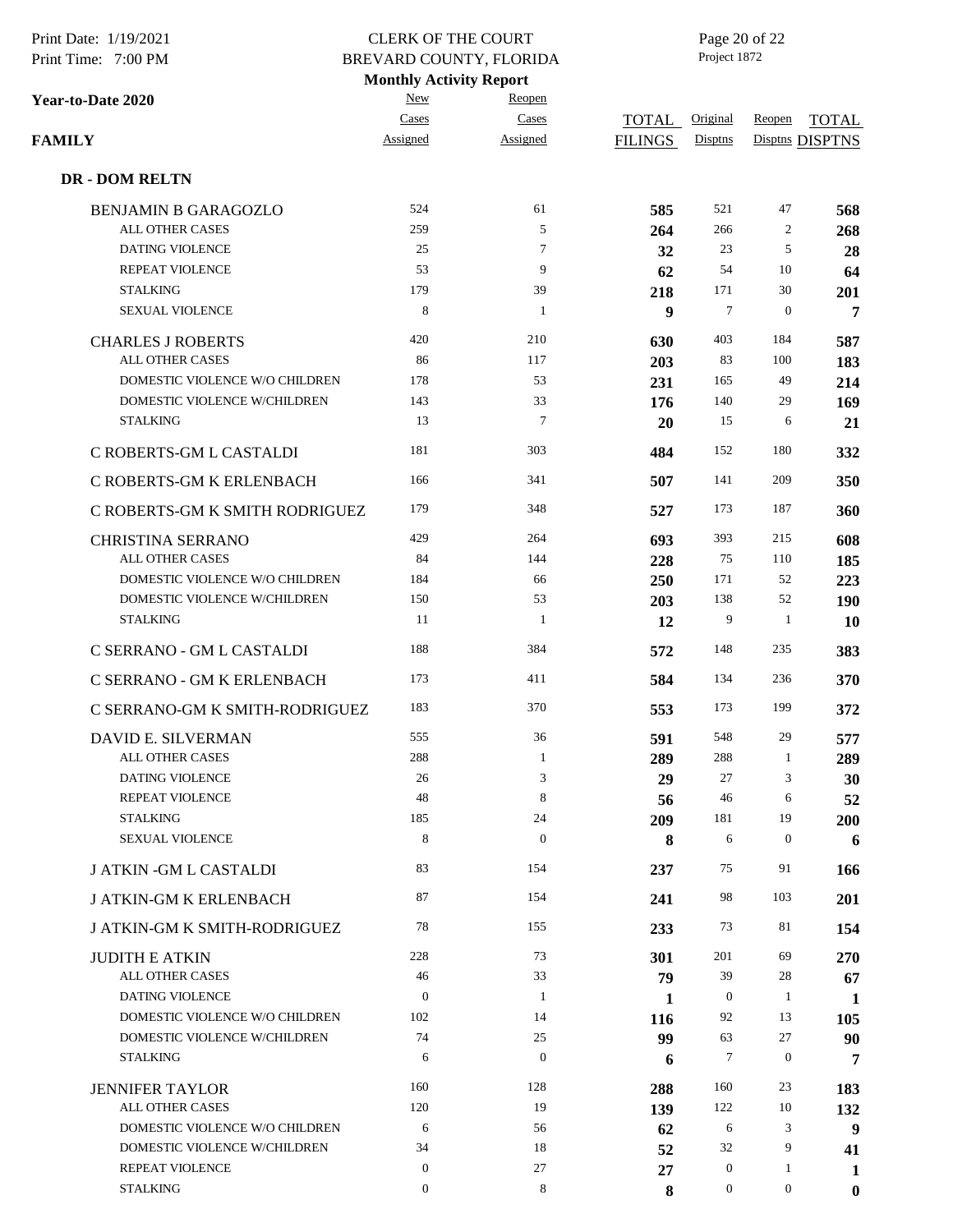| Print Date: 1/19/2021<br>Print Time: 7:00 PM |                | <b>CLERK OF THE COURT</b><br>BREVARD COUNTY, FLORIDA |                | Page 21 of 22<br>Project 1872 |                  |                         |  |
|----------------------------------------------|----------------|------------------------------------------------------|----------------|-------------------------------|------------------|-------------------------|--|
|                                              |                | <b>Monthly Activity Report</b>                       |                |                               |                  |                         |  |
| Year-to-Date 2020                            | <b>New</b>     | Reopen                                               |                |                               |                  |                         |  |
|                                              | Cases          | Cases                                                | TOTAL          | Original                      | Reopen           | <b>TOTAL</b>            |  |
| <b>FAMILY</b>                                | Assigned       | Assigned                                             | <b>FILINGS</b> | Disptns                       |                  | Disptns DISPTNS         |  |
| <b>DR - DOM RELTN</b>                        |                |                                                      |                |                               |                  |                         |  |
| <b>MICHELLE A BAKER</b>                      | 508            | 55                                                   | 563            | 522                           | 44               | 566                     |  |
| <b>ALL OTHER CASES</b>                       | 125            | 2                                                    | 127            | 155                           | 2                | 157                     |  |
| <b>DATING VIOLENCE</b>                       | 35             | 5                                                    | 40             | 37                            | 4                | 41                      |  |
| <b>REPEAT VIOLENCE</b>                       | 73             | 10                                                   | 83             | 70                            | 5                | 75                      |  |
| <b>STALKING</b>                              | 262            | 38                                                   | 300            | 250                           | 33               | 283                     |  |
| <b>SEXUAL VIOLENCE</b>                       | 13             | $\boldsymbol{0}$                                     | 13             | 10                            | $\mathbf{0}$     | 10                      |  |
| <b>NANCY MALONEY</b>                         | $\mathbf{0}$   | 1                                                    | 1              | $\mathbf{0}$                  | $\boldsymbol{0}$ | $\bf{0}$                |  |
| ROBERT A SEGAL                               | 422            | 204                                                  | 626            | 407                           | 168              | 575                     |  |
| <b>ALL OTHER CASES</b>                       | 76             | 114                                                  | 190            | 76                            | 87               | 163                     |  |
| DOMESTIC VIOLENCE W/O CHILDREN               | 188            | 36                                                   | 224            | 181                           | 37               | 218                     |  |
| DOMESTIC VIOLENCE W/CHILDREN                 | 148            | 53                                                   | 201            | 135                           | 43               | 178                     |  |
| <b>REPEAT VIOLENCE</b>                       | 3              | $\boldsymbol{0}$                                     | 3              | $\overline{4}$                | $\mathbf{0}$     | $\overline{\mathbf{4}}$ |  |
| <b>STALKING</b>                              | $\overline{7}$ | 1                                                    | 8              | 11                            | $\mathbf{1}$     | 12                      |  |
| R SEGAL-GM L CASTALDI                        | 170            | 395                                                  | 565            | 144                           | 225              | 369                     |  |
| R SEGAL-GM K ERLENBACH                       | 173            | 354                                                  | 527            | 163                           | 193              | 356                     |  |
| R SEGAL-GM K SMITH-RODRIGUEZ                 | 175            | 368                                                  | 543            | 152                           | 189              | 341                     |  |
| <b>DR - DOM RELTN</b>                        | 5,082          | 4,769                                                | 9,851          | 4,781                         | 2,907            | 7,688                   |  |
| <b>TOTAL: FAMILY</b>                         | 5,082          | 4,769                                                | 9,851          | 4,781                         | 2,907            | 7,688                   |  |